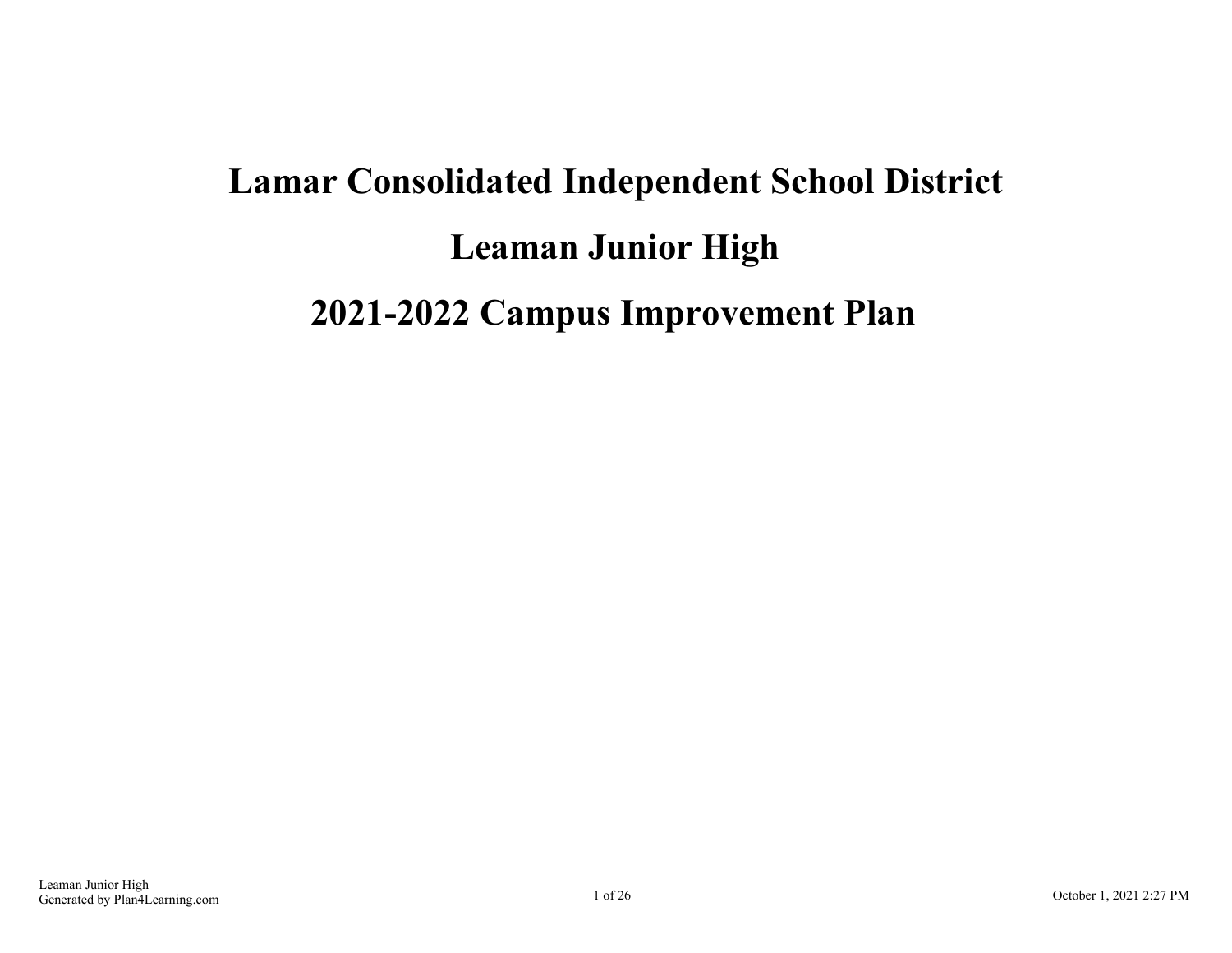## **Table of Contents**

| Comprehensive Needs Assessment                                                                                                                                                                                                                                                                                                                                                                                                                                       |          |
|----------------------------------------------------------------------------------------------------------------------------------------------------------------------------------------------------------------------------------------------------------------------------------------------------------------------------------------------------------------------------------------------------------------------------------------------------------------------|----------|
| Demographics                                                                                                                                                                                                                                                                                                                                                                                                                                                         |          |
| <b>Student Learning</b>                                                                                                                                                                                                                                                                                                                                                                                                                                              |          |
| School Processes & Programs                                                                                                                                                                                                                                                                                                                                                                                                                                          |          |
| Perceptions                                                                                                                                                                                                                                                                                                                                                                                                                                                          | 8        |
| <b>Priority Problem Statements</b>                                                                                                                                                                                                                                                                                                                                                                                                                                   | 9        |
| Comprehensive Needs Assessment Data Documentation                                                                                                                                                                                                                                                                                                                                                                                                                    | 10       |
| Goals                                                                                                                                                                                                                                                                                                                                                                                                                                                                | 13       |
| Goal 1: By June of 2022, the percentage of "All" students who achieved "Meets" on STAAR Math will increase to 73%, STAAR ELAR will increase to 71%, STAAR<br>Science will increase to 65%, and History will increase from to 59%. By June of 2022, the percentage of "All" students who achieved "Masters" on STAAR Math will<br>increase to 33%, STAAR ELAR will increase to 49%, STAAR Science will increase to 38%, and History will increase to 40%              | 14       |
| Goal 2: By June of 2022, the percentage of "Special Education" students who achieved "Meets" on STAAR Math will increase from 10% to 20%, the percentage of<br>"All" students who achieved "Meets" on STAAR Reading will increase from 11% to 20%.<br>Goal 3: By June 2022, the percentage of students who responded to the student survey question, "I don't feel comfortable talking to a staff member about personal<br>problems." will decrease from 58% to 30%. | 18<br>21 |
| <b>State Compensatory</b>                                                                                                                                                                                                                                                                                                                                                                                                                                            | 23       |
| Budget for Leaman Junior High                                                                                                                                                                                                                                                                                                                                                                                                                                        | 24       |
| Personnel for Leaman Junior High                                                                                                                                                                                                                                                                                                                                                                                                                                     | 24       |
| Campus Funding Summary                                                                                                                                                                                                                                                                                                                                                                                                                                               | 24       |
| Addendums                                                                                                                                                                                                                                                                                                                                                                                                                                                            | 25       |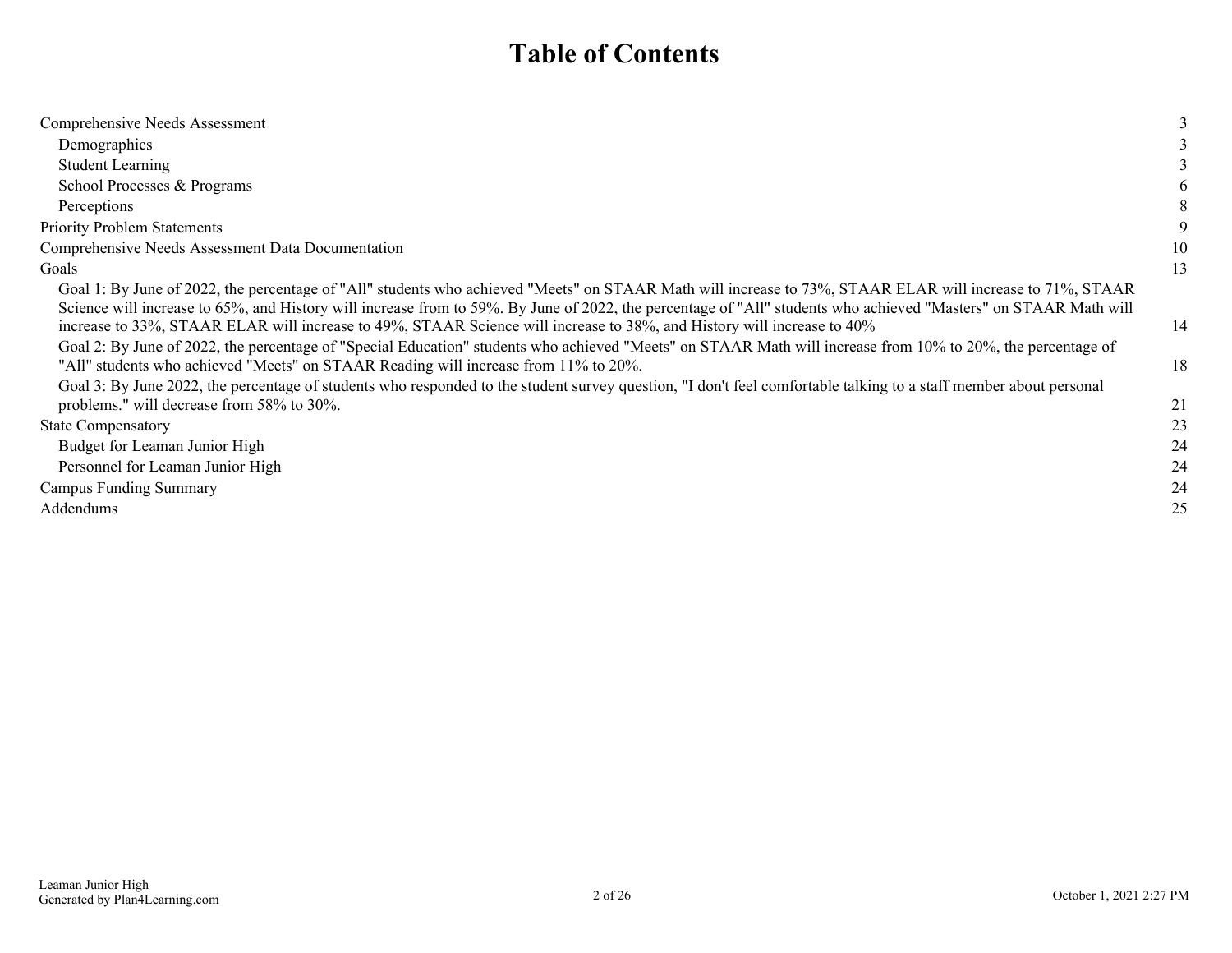## **Comprehensive Needs Assessment**

**Revised/Approved: June 15, 2021**

## <span id="page-2-0"></span>**Demographics**

### **Demographics Summary**

This section provides demographic information about DEAN LEAMAN J H SCHOOL, including attendance rates; enrollment percentages for various student groups; student mobility rates; and class size averages at the campus.

- Total students 1.333
- Campus Attendance Rate (2018-19) 97.0%
- Enrollment by Race/Ethnicity (2019-2020) African American 17.5% Hispanic 25.5%, White 44.7%, American Indian 0.3%, Asian 8.0% ,Pacific Islander 0.2%, Two or More Races 3.9%
- Enrollment by Student Group (2019-2020) Economically Disadvantaged 20.8%, English Learners 7.8%, Special Education 10.3%, Mobility Rate (2018-19) 7.4%,
- Campus Class Size Averages by Grade or Subject (2019-2020) Secondary English/Language Arts 20.6, Foreign Languages 21.0, Mathematics 21.3, Science 24.7, Social Studies 22.8
- Staff Demographics (2019-2020) African American 11.3%, Hispanic 13.8%, White 73.5%, Two or More Races 1.4%.

## **Demographics Strengths**

The strengths of Leaman's demographics include attendance rates by race and class sizes. Leaman has many students from around the world but also a strong tie to the community. Compared to other campuses, Leaman has very few discipline issues.

#### **Problem Statements Identifying Demographics Needs**

**Problem Statement 1 (Prioritized):** Because people come from all over the world, we need to track ESL students from the very beginning to monitor their performance to ensure they all make growth. **Root Cause:** The root cause for this problem is the extraordinary growth Leaman is seeing in student enrollment.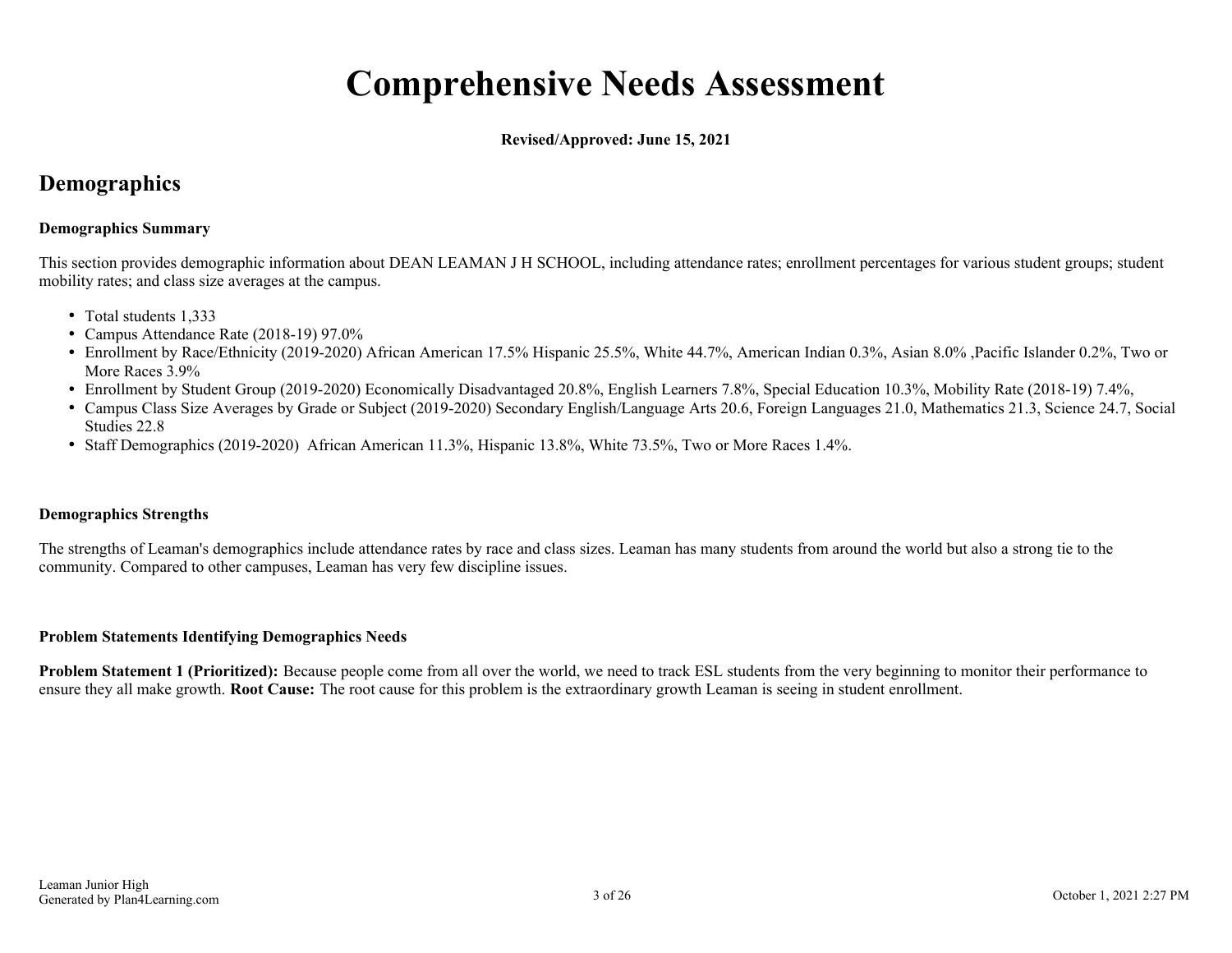## <span id="page-3-0"></span>**Student Learning**

#### **Student Learning Summary**

2018-2019 STAAR Scores

## Math

Approaches - 93% Meets - 70% Masters - 35%

## ELAR

Approaches - 90% Meets  $-65%$ Masters - 41%

## Writing

Approaches - 85% Meets - 64% Masters - 36%

## Science

Approaches - 90% Meets - 65% Masters - 33%

## History

Approaches - 87% Meets - 59% Masters - 40%

## 2020-2021 STAAR Scores

## Math

Approaches - 82% Meets - 59%

Leaman Junior High Examal Junior High Cotober 1, 2021 2:27 PM October 1, 2021 2:27 PM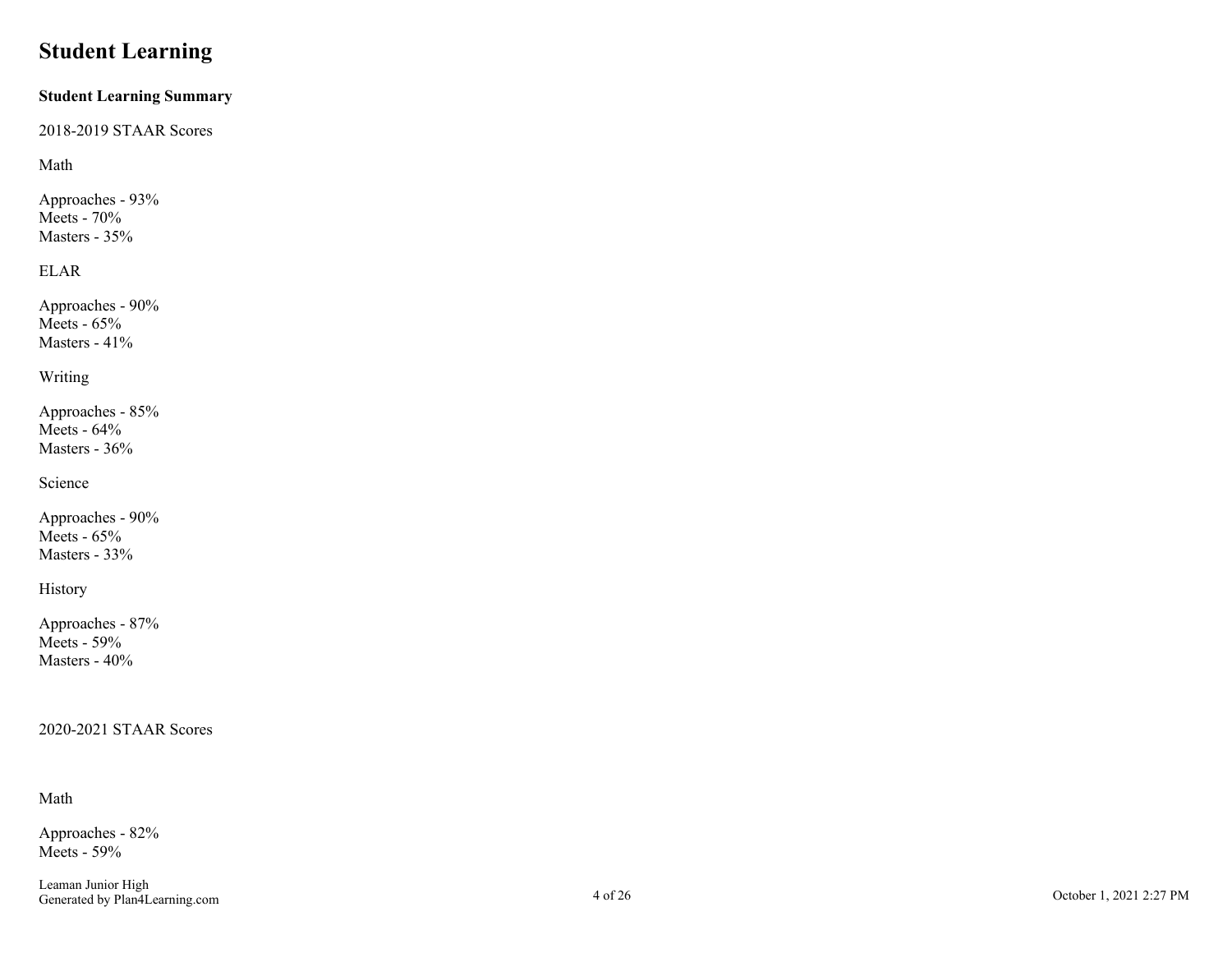### Masters - 30%

## ELAR

Approaches - 82% Meets -  $56%$ Masters - 32%

Writing

Approaches - 64% Meets - 38% Masters - 13%

Science

Approaches - 81% Meets - 58% Masters - 31%

History

Approaches - 80% Meets - 53% Masters - 39%

## **Student Learning Strengths**

Students are entering Leaman having minimal gaps and overall student strength is high academically.

District Student Survey results:

How strongly do you agree with the following statements:

c) I have to work hard to get good grades (89%)

h) My teachers give me extra help when I need it. (81%)

## **Problem Statements Identifying Student Learning Needs**

**Problem Statement 1 (Prioritized):** When analyzing data from STAAR, Career Certification Test, PSAT, AP test, and district assessment data fewer students are reaching the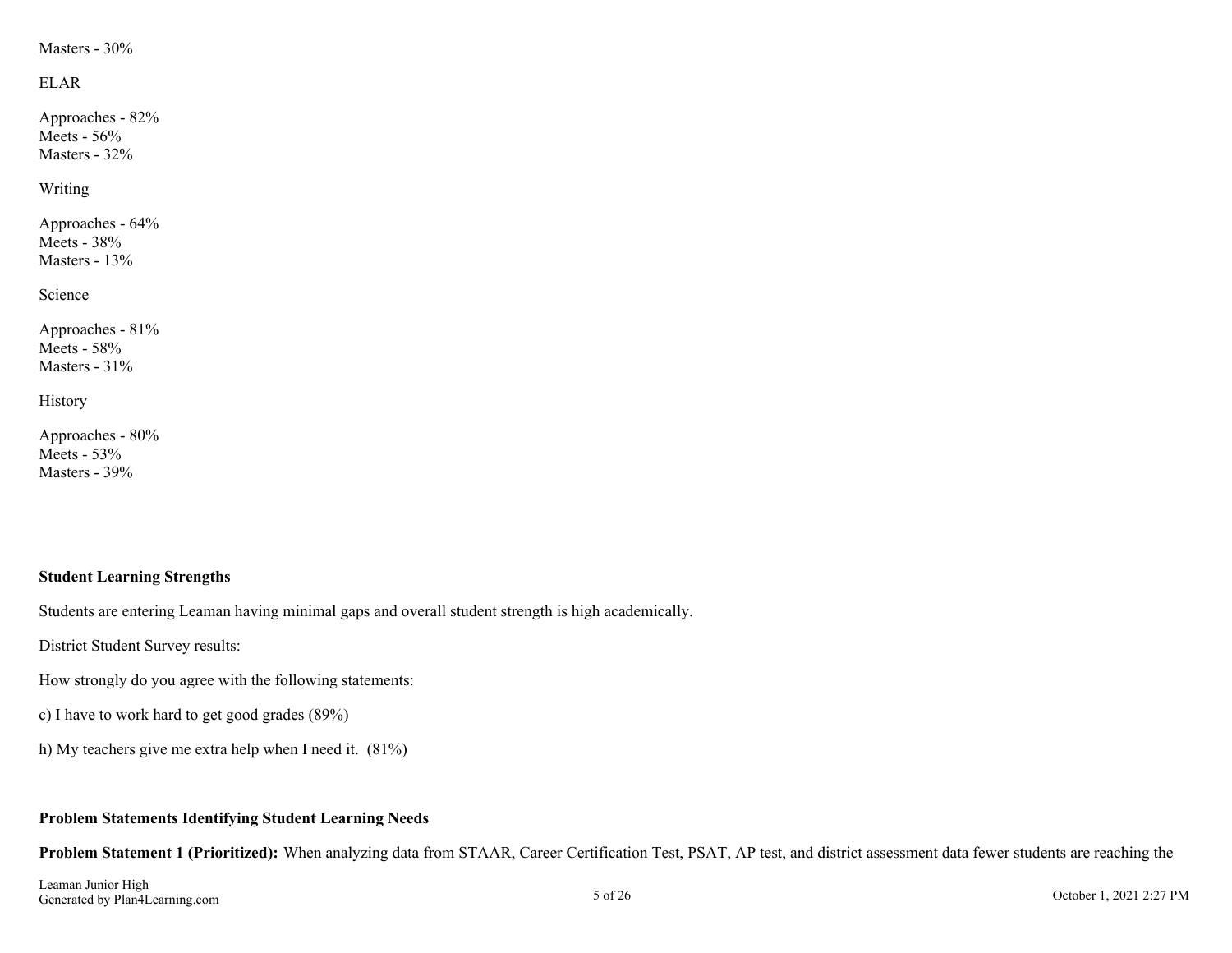highest level of achievement. Data shows students struggle with inferencing across grades 6-8. In classroom observations, student talk is often short and tasks given to students often evokes foundational level thinking (not high level thinking.) **Root Cause:** If students are asked to complete higher level tasks and asked open, higher level questions in class, they will perform at masters or college-ready level on high-stakes testing.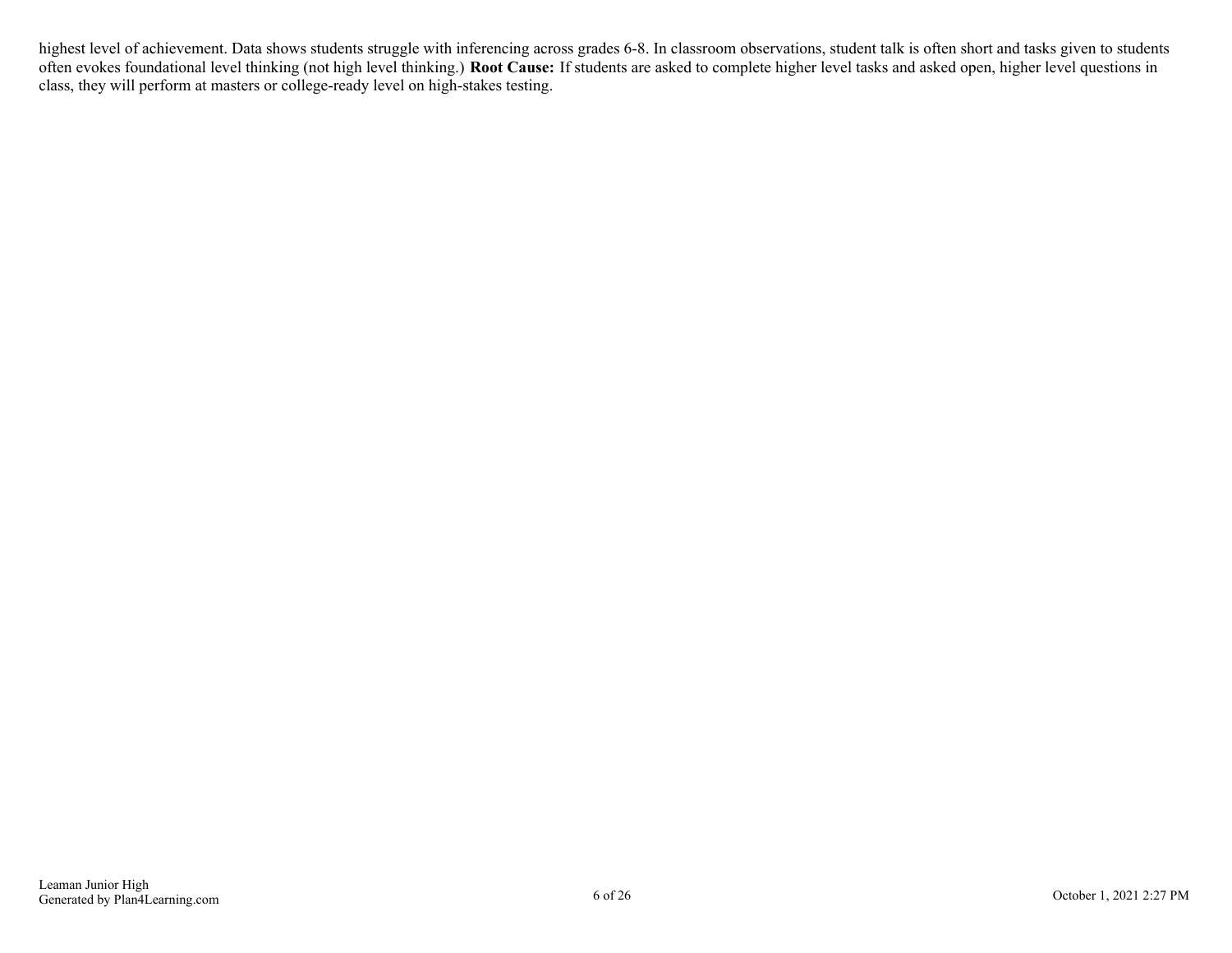## <span id="page-6-0"></span>**School Processes & Programs**

## **School Processes & Programs Summary**

PBIS (Student Expectations and Rewards)

RtI/MTSS Interventions for students who failed STAAR as well as "Meets" students who we believe can get to "Masters" (Charger Champions Period/Push-In Classes)

Blended Learning Initiative (Math Department)

Lowman Resources (History Department)

Rachel's Challenge

New Teacher Classes by Admin Team

Charger Care Committee

Staff Members of the Month

Be the One ShoutOuts during staff meetings.

## **School Processes & Programs Strengths**

Staff Retention was very high from 2020-2021 to 2021-2022.

All ELA teachers have an advisory that focuses on student growth. Seven of the eight 7th grade ELA teachers have advisory classes that focus on students who failed STAAR or who were close to failing STAAR. The advisories have been capped at 20. Students were placed in those advisories at the beginning of the year to receive accelerated instruction. The other 7th grade ELA teacher has students who were close to "Masters" and, we believe with a little extra intervention, can achieve "Masters" this year. Four of the five eighth grade ELA teachers also have those focused advisories on students who failed, or were close to failing. The fifth 8th grade ELA teacher has students who were close to "Masters" and, we believe with a little extra intervention, can achieve "Masters" this year. All 8th grade ELA advisories are capped at 20.

All Math teachers have an advisory that focuses on student growth. All 7th grade Math teachers have advisory classes that focus on students who failed STAAR or who were close to failing STAAR. The advisories have been capped at 20. Students were placed in those advisories at the beginning of the year to receive accelerated instruction. Four of the five 8th grade Math teachers also have those focused advisories on students who failed, or were close to failing. The fifth 8th grade Math teacher has students who were close to "Masters" and, we believe with a little extra intervention, can achieve "Masters" this year. All 8th grade Math advisories are capped at 20.

Leaman also has 3 advisories for special education students only, to receive accelerated ELA and Math instruction.

Once MAP data can be reviewed by the ELA and Math departments, advisories can be swithched to make sure all students who are having difficulty will receive extra help.

#### **Problem Statements Identifying School Processes & Programs Needs**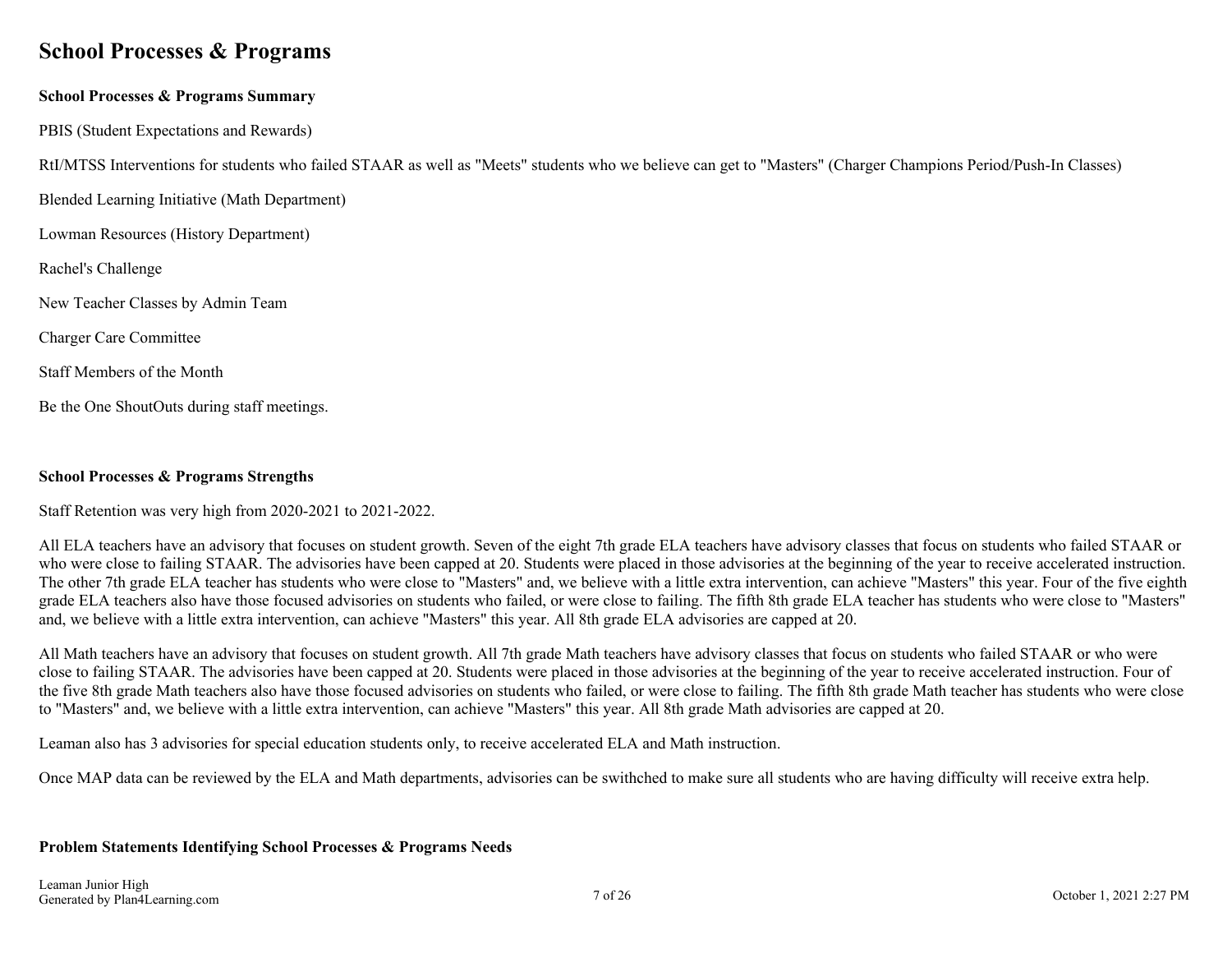**Problem Statement 1:** The ethnicity of the staff at Leaman does not reflect the same breakdown of student ethnicity. **Root Cause:** Students are coming to Leaman from countries around the world. We are very ethnically diverse, but the applicant pool is not as diverse and strong with minority candidates.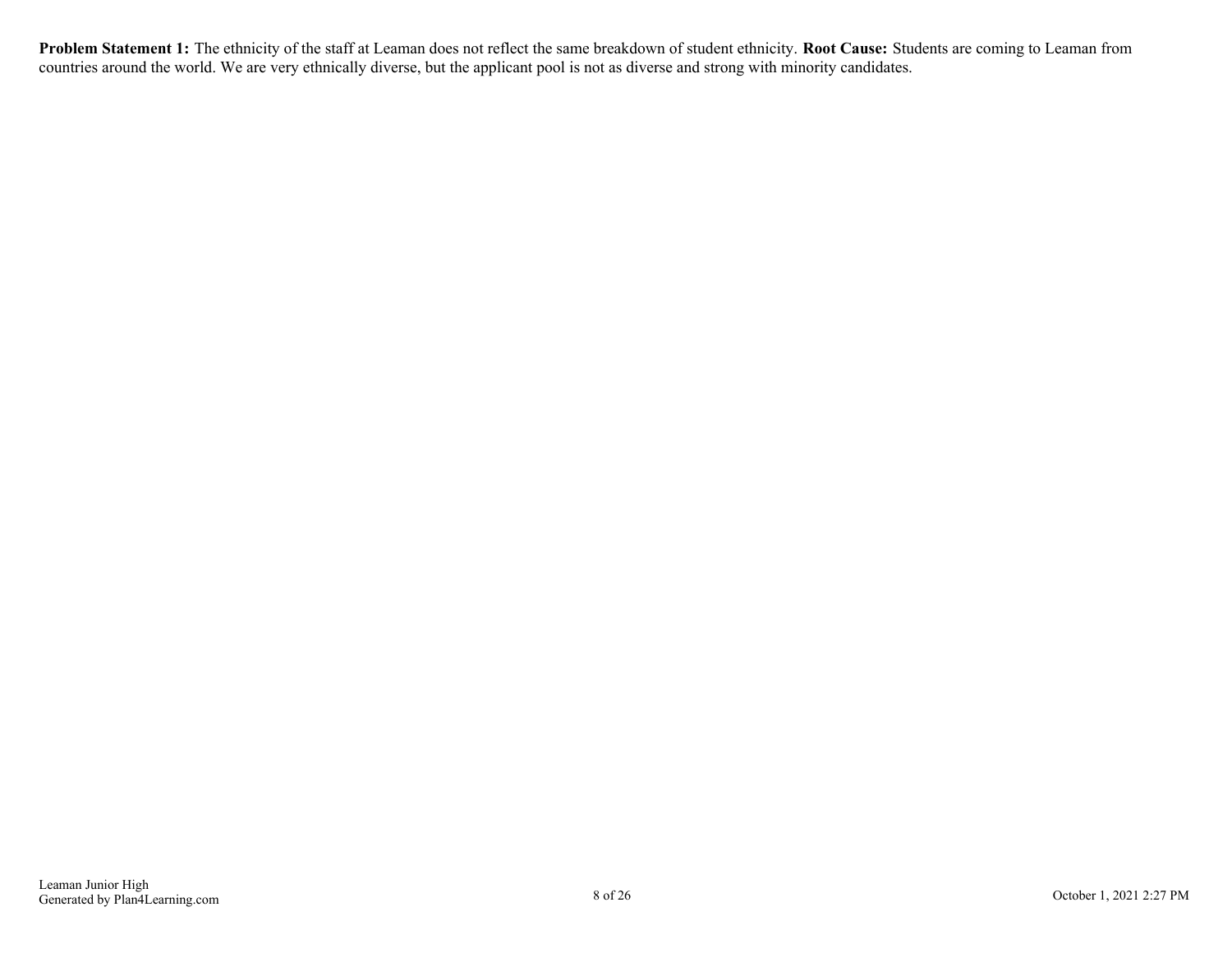## <span id="page-8-0"></span>**Perceptions**

## **Perceptions Summary** Character Counts Monthly Meetings with Counselors International Flag representation New Student Tours Welcoming students who are new to lunch tables. (Family Style Seating) Student of the Week Recognition of Academic Success (Pep Rallies, Certificates of Achievement, etc)

## **Perceptions Strengths**

In December 2020, students were asked to fill out the Campus Climate Survey.

- a) 77% of students responded they "strongly agree" or "agree" that "I am proud to go to this school."
- b) 84% of students responded they "strongly agree" or "agree" that "I have good friends at this school."

## **Problem Statements Identifying Perceptions Needs**

**Problem Statement 1 (Prioritized):** Students don't feel comfortable talking to a staff member about personal problems. (58%) **Root Cause:** Relationships between staff and students was not as strong as in year's past.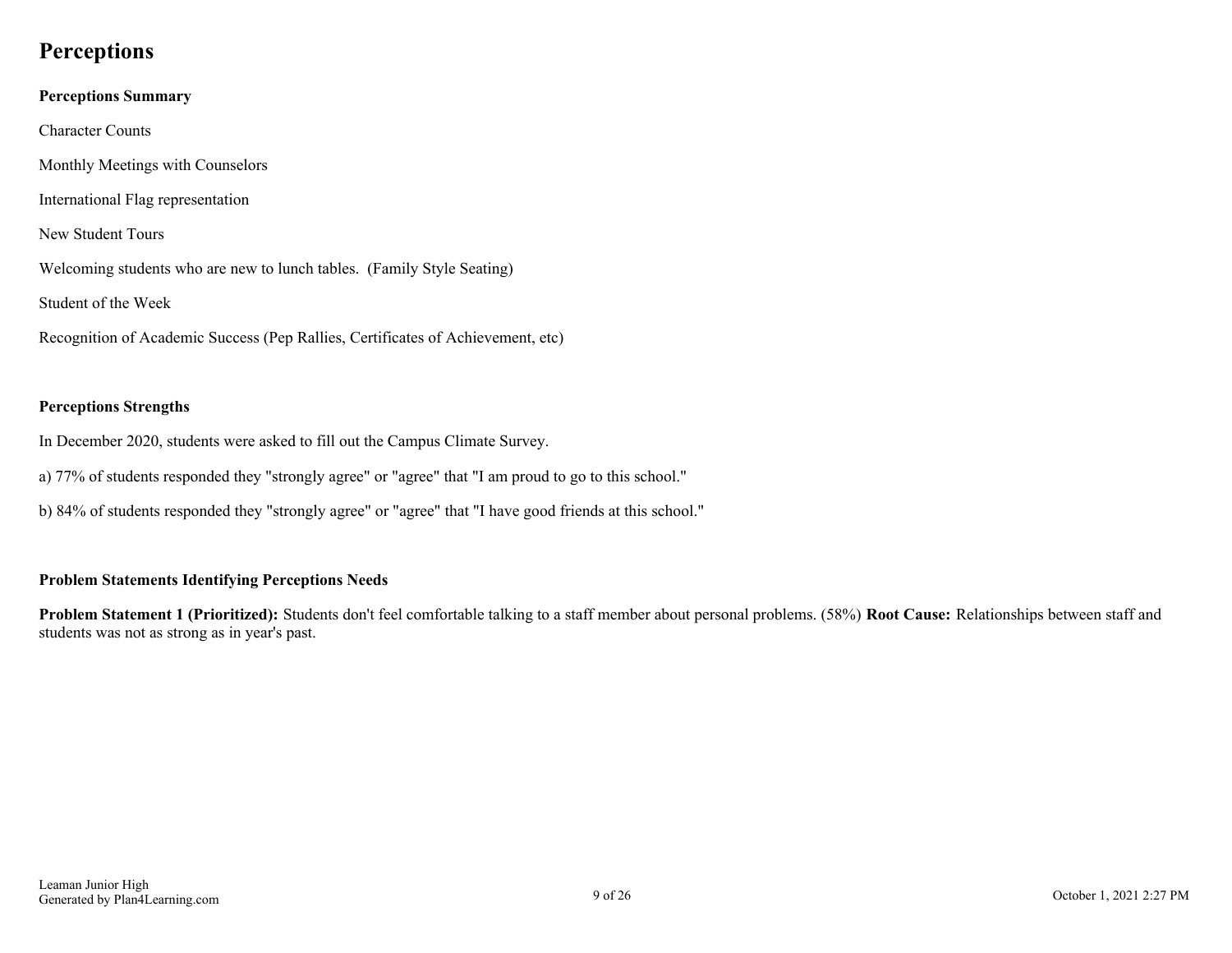## **Priority Problem Statements**

<span id="page-9-0"></span>**Problem Statement 1**: When analyzing data from STAAR, Career Certification Test, PSAT, AP test, and district assessment data fewer students are reaching the highest level of achievement. Data shows students struggle with inferencing across grades 6-8. In classroom observations, student talk is often short and tasks given to students often evokes foundational level thinking (not high level thinking.)

**Root Cause 1**: If students are asked to complete higher level tasks and asked open, higher level questions in class, they will perform at masters or college-ready level on highstakes testing.

**Problem Statement 1 Areas**: Student Learning

**Problem Statement 2**: Because people come from all over the world, we need to track ESL students from the very beginning to monitor their performance to ensure they all make growth.

**Root Cause 2**: The root cause for this problem is the extraordinary growth Leaman is seeing in student enrollment.

**Problem Statement 2 Areas**: Demographics

**Problem Statement 3**: Students don't feel comfortable talking to a staff member about personal problems. (58%) **Root Cause 3**: Relationships between staff and students was not as strong as in year's past. **Problem Statement 3 Areas**: Perceptions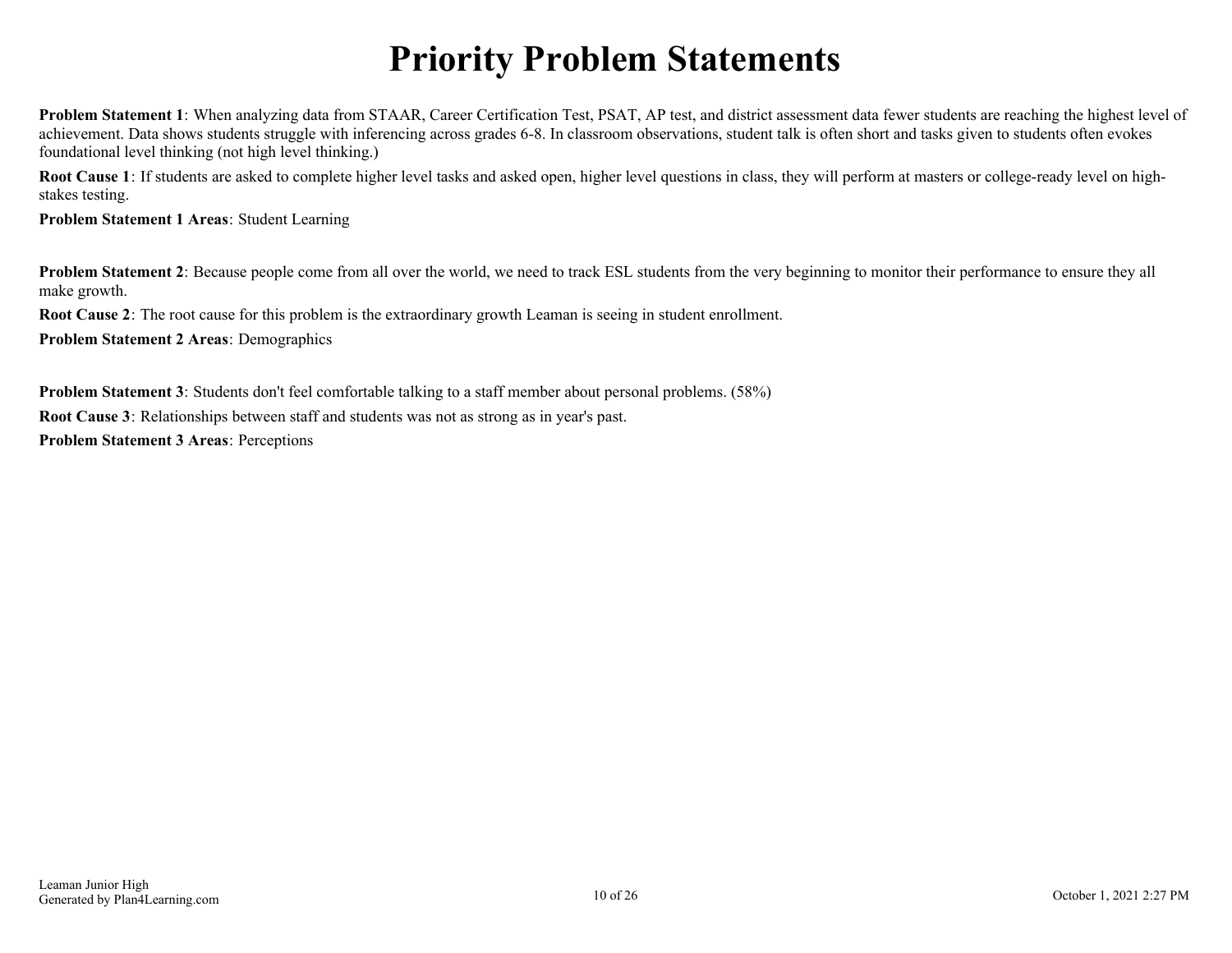## **Comprehensive Needs Assessment Data Documentation**

<span id="page-10-0"></span>The following data were used to verify the comprehensive needs assessment analysis:

#### **Improvement Planning Data**

- District goals
- Campus goals
- HB3 Reading and math goals for PreK-3
- HB3 CCMR goals
- Performance Objectives with summative review (prior year)
- Campus/District improvement plans (current and prior years)
- State and federal planning requirements
- Covid-19 Factors and/or waivers

### **Accountability Data**

- Texas Academic Performance Report (TAPR) data
- Student Achievement Domain
- Student Progress Domain
- Closing the Gaps Domain
- Comprehensive, Targeted, and/or Additional Targeted Support Identification data
- Accountability Distinction Designations
- Federal Report Card Data

## **Student Data: Assessments**

- State and federally required assessment information
- (STAAR) current and longitudinal results, including all versions
- STAAR released test questions
- STAAR EL progress measure data
- Texas English Language Proficiency Assessment System (TELPAS) and TELPAS Alternate results
- Advanced Placement (AP) and/or International Baccalaureate (IB) assessment data
- PSAT
- Student Success Initiative (SSI) data for Grades 5 and 8
- SSI: Compass Learning accelerated reading assessment data for Grades 6-8 (TEA approved statewide license)
- SSI: Think Through Math assessment data for Grades 3-8 and Algebra I (TEA approved statewide license)
- Student failure and/or retention rates
- Local benchmark or common assessments data
- Observation Survey results

## **Student Data: Student Groups**

- Race and ethnicity data, including number of students, academic achievement, discipline, attendance, and progress
- Special programs data, including number of students, academic achievement, discipline, attendance, and progress
- Economically Disadvantaged / Non-economically disadvantaged performance, progress, and participation data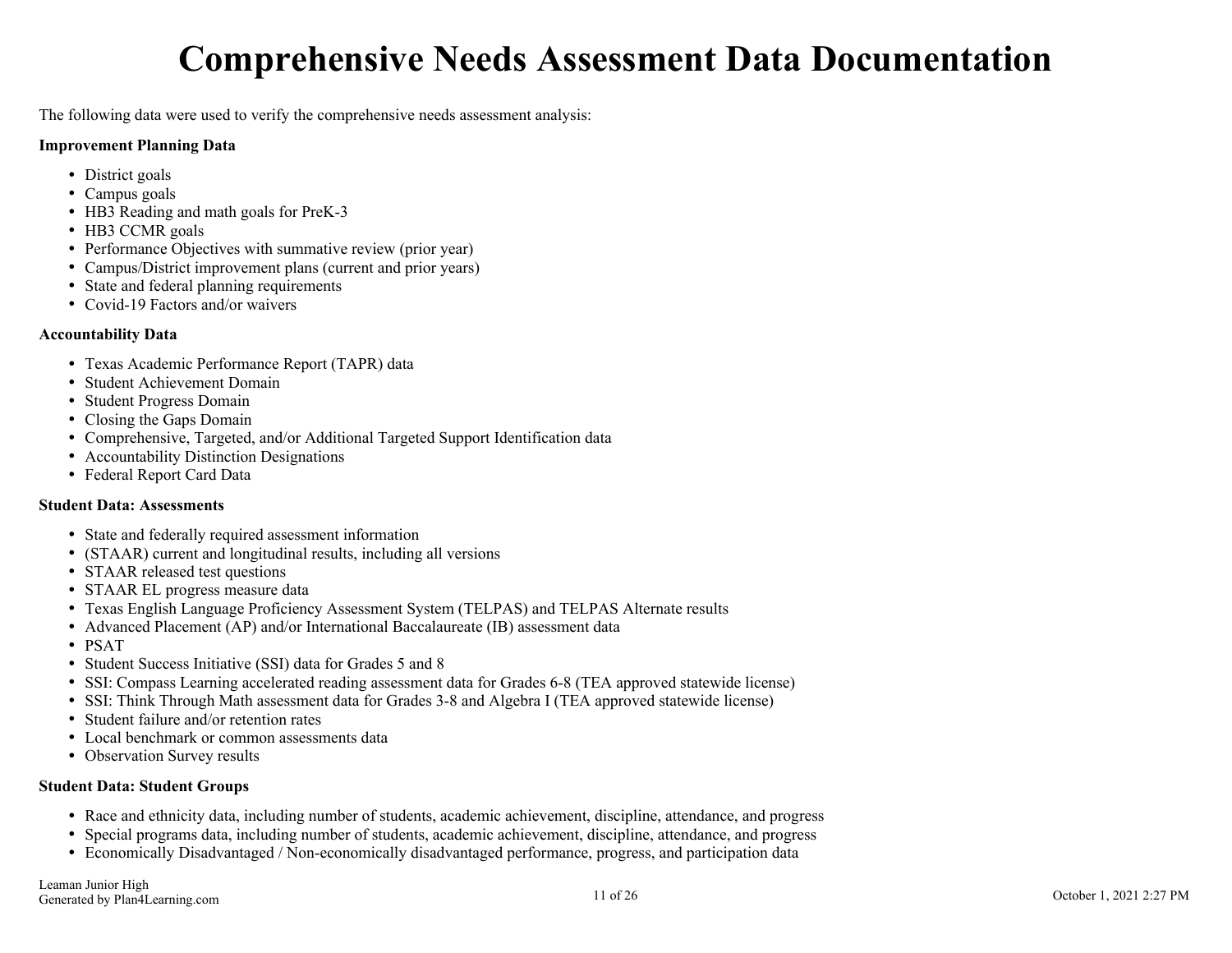- Male / Female performance, progress, and participation data
- Special education/non-special education population including discipline, progress and participation data
- Migrant/non-migrant population including performance, progress, discipline, attendance and mobility data
- At-risk/non-at-risk population including performance, progress, discipline, attendance, and mobility data
- EL/non-EL or LEP data, including academic achievement, progress, support and accommodation needs, race, ethnicity, gender, etc.
- Career and Technical Education (CTE) data, including coherent sequence coursework, program growth and student achievement by race, ethnicity, gender, etc.
- Section 504 data
- Homeless data
- Gifted and talented data
- Dyslexia Data
- Response to Intervention (RtI) student achievement data

#### **Student Data: Behavior and Other Indicators**

- Attendance data
- Mobility rate, including longitudinal data
- Discipline records
- Student surveys and/or other feedback
- Class size averages by grade and subject

#### **Employee Data**

- Professional learning communities (PLC) data
- Staff surveys and/or other feedback
- Teacher/Student Ratio
- State certified and high quality staff data
- Campus leadership data
- Campus department and/or faculty meeting discussions and data
- Professional development needs assessment data
- Evaluation(s) of professional development implementation and impact
- TTESS data
- T-PESS data

#### **Parent/Community Data**

- Parent surveys and/or other feedback
- Parent engagement rate
- Community surveys and/or other feedback

#### **Support Systems and Other Data**

- Organizational structure data
- Processes and procedures for teaching and learning, including program implementation
- Communications data
- Capacity and resources data
- Budgets/entitlements and expenditures data
- Study of best practices
- Action research results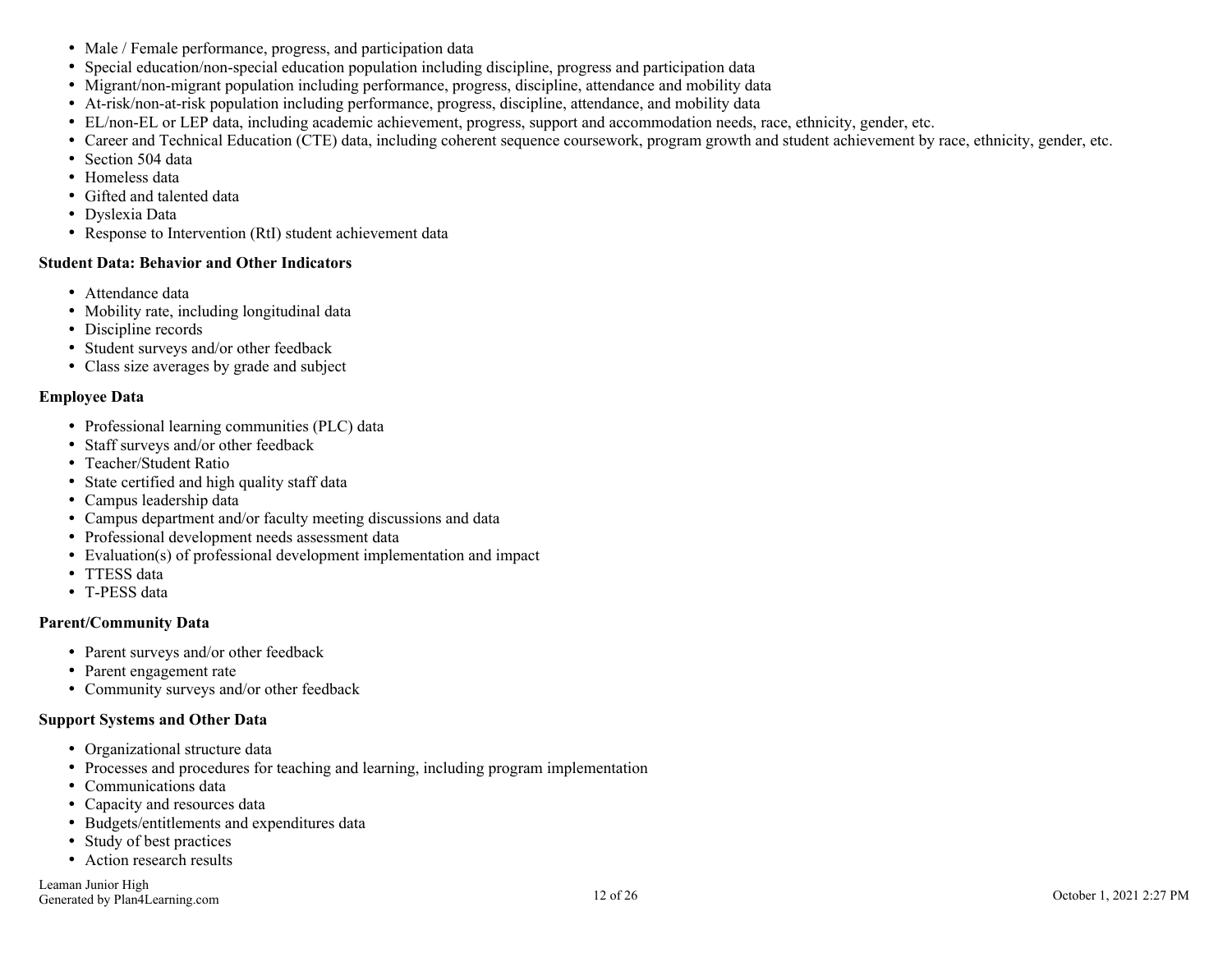Other additional data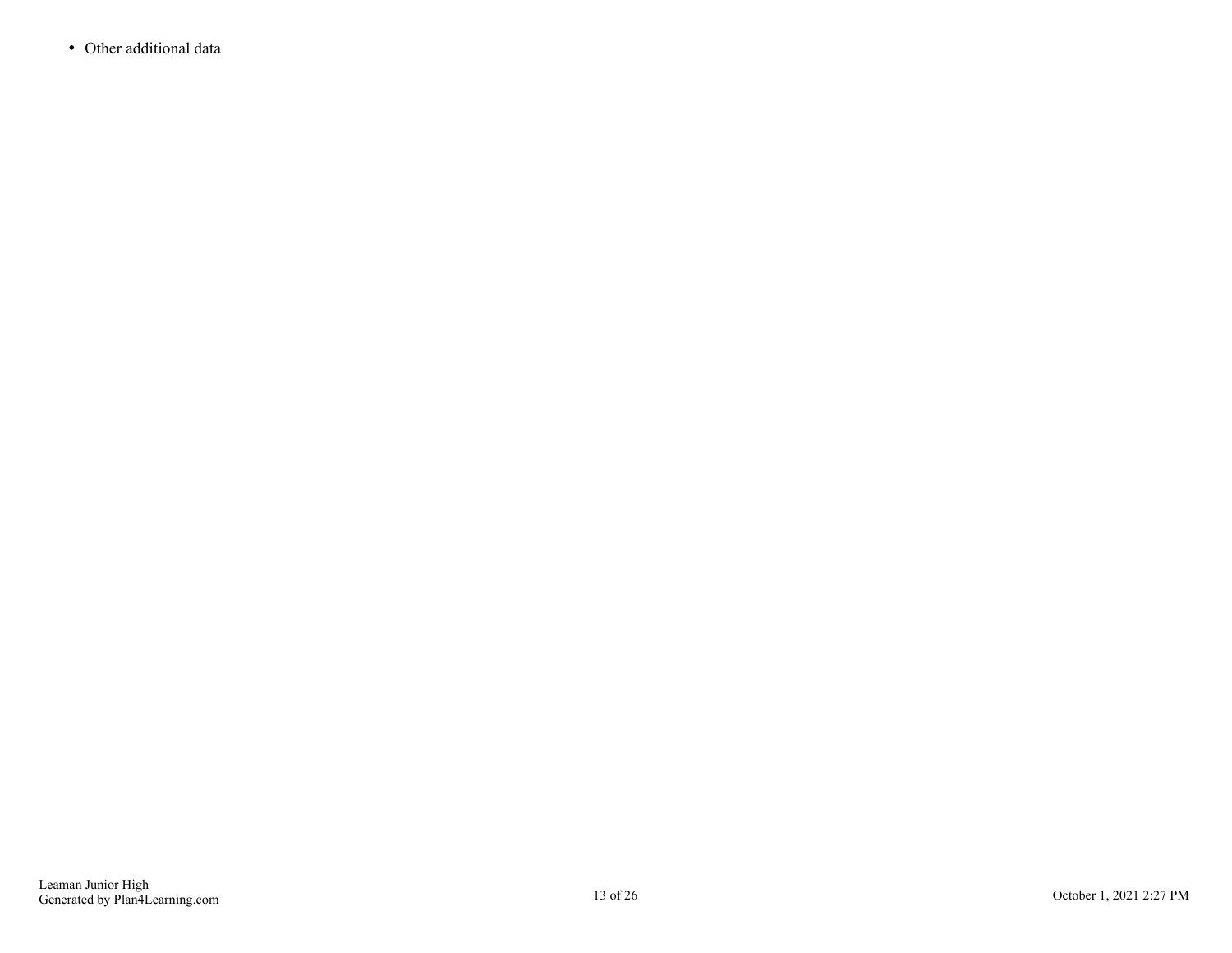## **Goals**

<span id="page-13-0"></span>Goal 1: By June of 2022, the percentage of "All" students who achieved "Meets" on STAAR Math will increase to 73%, STAAR ELAR will increase to 71%, STAAR Science will increase to 65%, and History will increase from to 59%.

By June of 2022, the percentage of "All" students who achieved "Masters" on STAAR Math will increase to 33%, STAAR ELAR will increase to 49%, STAAR Science will increase to 38%, and History will increase to 40%

**Performance Objective 1:** Additional intervention time for identified students. Data will be tracked for students who have regressed due to the Coronavirus Pandemic and interventions will be provided to those students.

**Evaluation Data Sources:** Current STAAR and EOC results MAP Data TELPAS Data

| <b>Strategy 1 Details</b>                                                                                                                                                                                                                                                                                                                      |            | <b>Reviews</b> |     |                  |
|------------------------------------------------------------------------------------------------------------------------------------------------------------------------------------------------------------------------------------------------------------------------------------------------------------------------------------------------|------------|----------------|-----|------------------|
| <b>Strategy 1:</b> Hand schedule students into 20 student ELAR and Math push-in classes with additional teacher support so                                                                                                                                                                                                                     |            | Formative      |     | <b>Summative</b> |
| that students are able to receive more individualized support and intervention time. This is revised each six weeks<br>depending on MAP data.                                                                                                                                                                                                  | <b>Nov</b> | Feb            | Apr | June             |
| Strategy's Expected Result/Impact: The additional intervention time and support will increase student<br>performance in Domain III                                                                                                                                                                                                             |            |                |     |                  |
| <b>Staff Responsible for Monitoring: 1. Assistant Principal</b><br>2. Counselors<br>3. Principal<br>4. Math teachers<br>5. ELAR teachers<br><b>TEA Priorities:</b> Build a foundation of reading and math - <b>ESF Levers:</b> Lever 5: Effective Instruction -<br><b>Additional Targeted Support Strategy - Results Driven Accountability</b> |            |                |     |                  |
| <b>Strategy 2 Details</b>                                                                                                                                                                                                                                                                                                                      |            | <b>Reviews</b> |     |                  |
| <b>Strategy 2:</b> Students will be assessed in the MAP program to determine their gaps and then use DreamBox and Blended                                                                                                                                                                                                                      |            | Formative      |     | <b>Summative</b> |
| Learning to help fill in the gaps in Math.                                                                                                                                                                                                                                                                                                     | <b>Nov</b> | Feb            | Apr | June             |
| <b>Strategy's Expected Result/Impact: 1. Assistant Principal</b><br>2. Counselors<br>3. Principal<br>4. Math teachers                                                                                                                                                                                                                          |            |                |     |                  |
| <b>Staff Responsible for Monitoring:</b> The additional intervention time and support will increase student<br>performance in Domain III                                                                                                                                                                                                       |            |                |     |                  |
| <b>TEA Priorities:</b> Build a foundation of reading and math - <b>ESF Levers:</b> Lever 5: Effective Instruction -<br><b>Additional Targeted Support Strategy - Results Driven Accountability</b>                                                                                                                                             |            |                |     |                  |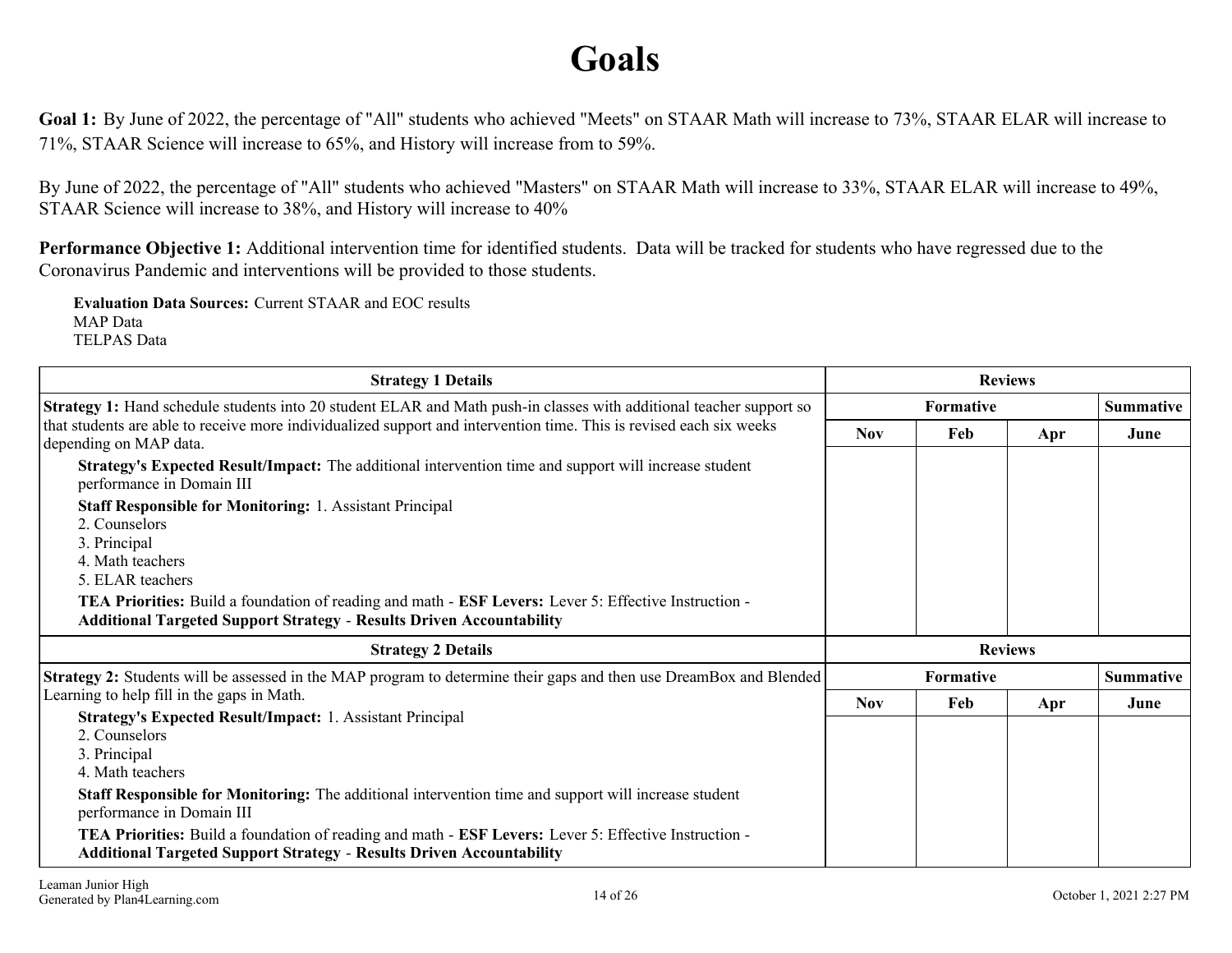| <b>Strategy 3 Details</b>                                                                                                                                                                                                      | <b>Reviews</b> |             |     |                  |
|--------------------------------------------------------------------------------------------------------------------------------------------------------------------------------------------------------------------------------|----------------|-------------|-----|------------------|
| Strategy 3: Staff will pull and work with students in small group tutoring sessions to help with ELA and Math outside                                                                                                          | Formative      |             |     | <b>Summative</b> |
| the school day.                                                                                                                                                                                                                | <b>Nov</b>     | Feb         | Apr | June             |
| Strategy's Expected Result/Impact: To help improve student performance                                                                                                                                                         |                |             |     |                  |
| <b>Staff Responsible for Monitoring: Instructional Coordinator</b>                                                                                                                                                             |                |             |     |                  |
| Funding Sources: Instructional Coordinator - 199 PIC 24 State Compensatory Ed (SCE) Accelerated -<br>\$36,397.60, Tutors and tutoring supplies and materials - 199 PIC 24 State Compensatory Ed (SCE)<br>Accelerated - \$7,456 |                |             |     |                  |
| Continue/Modify<br>Accomplished<br>No Progress                                                                                                                                                                                 |                | Discontinue |     |                  |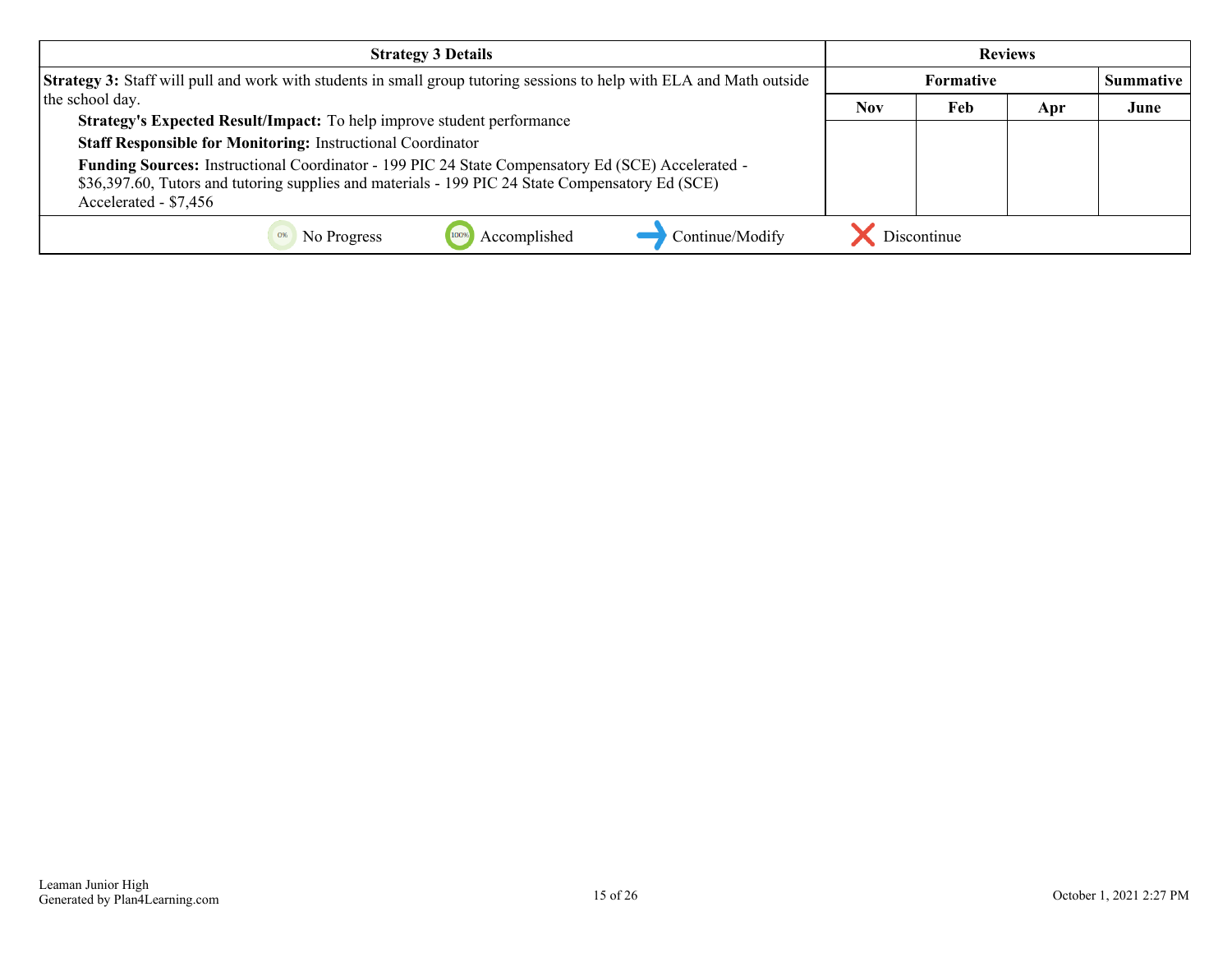Goal 1: By June of 2022, the percentage of "All" students who achieved "Meets" on STAAR Math will increase to 73%, STAAR ELAR will increase to 71%, STAAR Science will increase to 65%, and History will increase from to 59%.

By June of 2022, the percentage of "All" students who achieved "Masters" on STAAR Math will increase to 33%, STAAR ELAR will increase to 49%, STAAR Science will increase to 38%, and History will increase to 40%

**Performance Objective 2:** By June of 2022, the percentage of ELL learners who get "Meets" on the STAAR ELAR test will increase 30% to 37%, and on the STAAR Math test will 27% to 34%.

**Evaluation Data Sources:** Current STAAR and EOC results DLJH BOY and EOY School Safety TELPAS Data Truancy/Dropout Data

| <b>Strategy 1 Details</b>                                                                                                                                                                                                                                                                                                                                                                      |                | <b>Reviews</b> |     |                  |
|------------------------------------------------------------------------------------------------------------------------------------------------------------------------------------------------------------------------------------------------------------------------------------------------------------------------------------------------------------------------------------------------|----------------|----------------|-----|------------------|
| <b>Strategy 1:</b> Additional intervention time during advisory for identified ELL students.                                                                                                                                                                                                                                                                                                   |                | Formative      |     | <b>Summative</b> |
| Strategy's Expected Result/Impact: The additional intervention time and support will increase student<br>performance in Domain III                                                                                                                                                                                                                                                             | <b>Nov</b>     | Feb            | Apr | June             |
| <b>Staff Responsible for Monitoring: 1. Principal</b><br>2. Secondary Math Coordinator<br>3. Math Teachers<br>4. 6th-12th Instructional Coach<br>TEA Priorities: Build a foundation of reading and math - ESF Levers: Lever 2: Effective, Well-Supported<br>Teachers, Lever 5: Effective Instruction - Targeted Support Strategy - Results Driven Accountability                               |                |                |     |                  |
| <b>Strategy 2 Details</b>                                                                                                                                                                                                                                                                                                                                                                      | <b>Reviews</b> |                |     |                  |
| Strategy 2: ESL Teacher and ESL Coach will meet with content teachers in PLC's as an additional resource to address                                                                                                                                                                                                                                                                            |                | Formative      |     | <b>Summative</b> |
| progress and/or weekly failures.                                                                                                                                                                                                                                                                                                                                                               | <b>Nov</b>     | Feb            | Apr | June             |
| Strategy's Expected Result/Impact: The additional intervention time and support will increase student<br>performance in Domain III<br><b>Staff Responsible for Monitoring: 1. Principal</b><br>2. Secondary Math Coordinator<br>3. Math Teachers<br>4. 6th-12th Instructional Coach<br>TEA Priorities: Build a foundation of reading and math - ESF Levers: Lever 2: Effective, Well-Supported |                |                |     |                  |
| Teachers, Lever 5: Effective Instruction - Targeted Support Strategy - Results Driven Accountability                                                                                                                                                                                                                                                                                           |                |                |     |                  |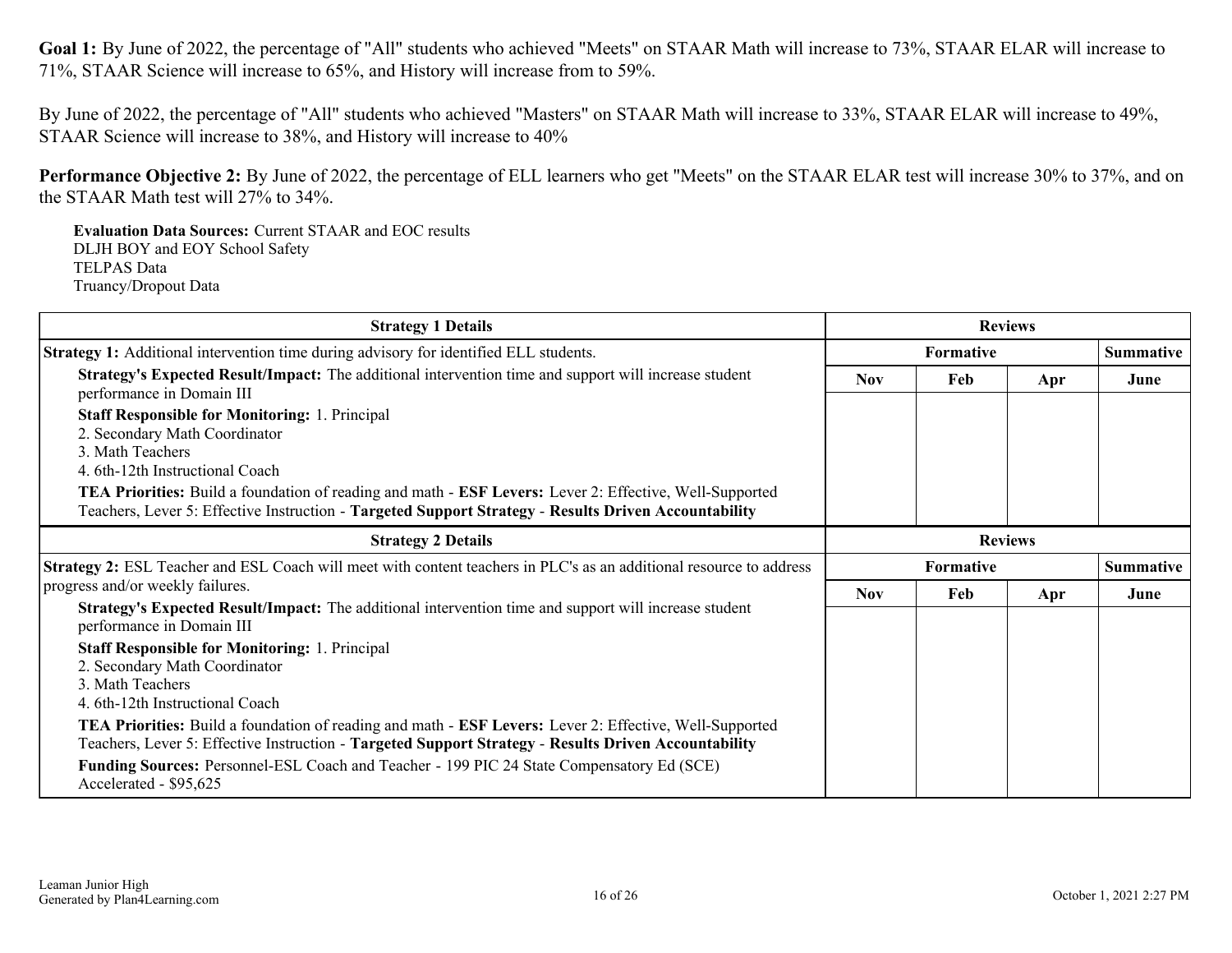| <b>Strategy 3 Details</b>                                                                                                                           |            |                  | <b>Reviews</b> |                  |
|-----------------------------------------------------------------------------------------------------------------------------------------------------|------------|------------------|----------------|------------------|
| Strategy 3: ESL Teacher and ESL Coach will attend Administrative Conferences on ELL students to determine if they                                   |            | <b>Formative</b> |                | <b>Summative</b> |
| are growing appropriately.                                                                                                                          | <b>Nov</b> | Feb              | Apr            | June             |
| Strategy's Expected Result/Impact: The additional intervention time and support will increase student<br>performance in Domain III                  |            |                  |                |                  |
| <b>Staff Responsible for Monitoring: 1. Principal</b>                                                                                               |            |                  |                |                  |
| 2. Secondary Math Coordinator                                                                                                                       |            |                  |                |                  |
| 3. Math Teachers                                                                                                                                    |            |                  |                |                  |
| 4. 6th-12th Instructional Coach                                                                                                                     |            |                  |                |                  |
| TEA Priorities: Build a foundation of reading and math - ESF Levers: Lever 2: Effective, Well-Supported<br>Teachers, Lever 5: Effective Instruction |            |                  |                |                  |
| Continue/Modify<br>Accomplished<br>No Progress                                                                                                      |            | Discontinue      |                |                  |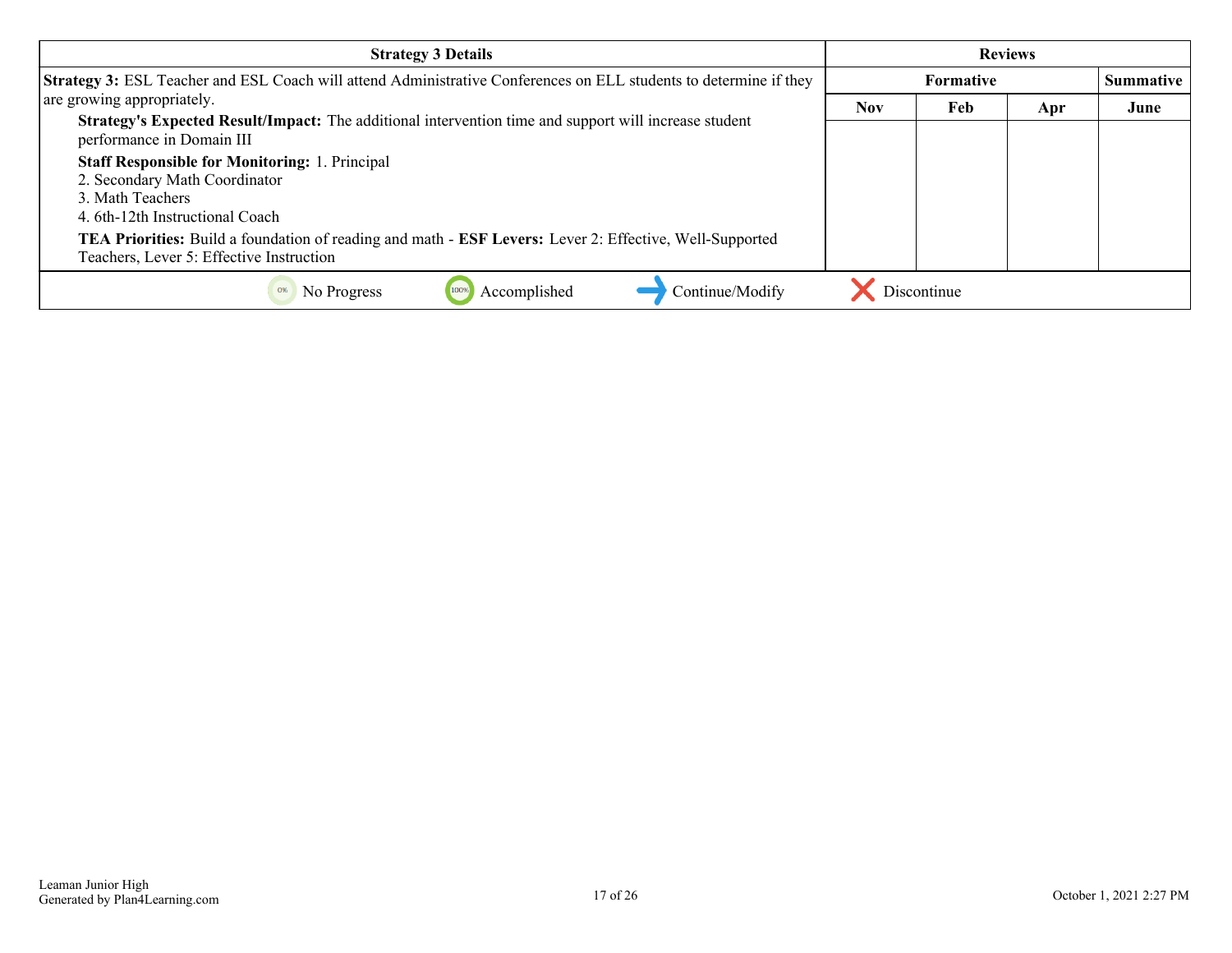Goal 1: By June of 2022, the percentage of "All" students who achieved "Meets" on STAAR Math will increase to 73%, STAAR ELAR will increase to 71%, STAAR Science will increase to 65%, and History will increase from to 59%.

By June of 2022, the percentage of "All" students who achieved "Masters" on STAAR Math will increase to 33%, STAAR ELAR will increase to 49%, STAAR Science will increase to 38%, and History will increase to 40%

**Performance Objective 3:** Administrators will administer Instructional Rounds with staff to determine the campus Problem of Practice and whether we are making improvements in questioning, wait time, student to student discourse, and student questioning.

**Evaluation Data Sources:** Instructional Rounds

| <b>Strategy 1 Details</b>                                                                                                                                                                                                                | <b>Reviews</b>   |             |     |                  |
|------------------------------------------------------------------------------------------------------------------------------------------------------------------------------------------------------------------------------------------|------------------|-------------|-----|------------------|
| <b>Strategy 1:</b> Training will be given to the campus staff on Instructional Rounds                                                                                                                                                    | <b>Formative</b> |             |     | <b>Summative</b> |
| Strategy's Expected Result/Impact: Improved instruction.                                                                                                                                                                                 | <b>Nov</b>       | Feb         | Apr | June             |
| <b>Staff Responsible for Monitoring: 1) Principal</b><br>2) Assistant Principal<br>3) Instructional Coaches<br>4) Department Chairs<br><b>ESF Levers:</b> Lever 1: Strong School Leadership and Planning, Lever 5: Effective Instruction |                  |             |     |                  |
| Accomplished<br>Continue/Modify<br>100%<br>No Progress<br>0%                                                                                                                                                                             |                  | Discontinue |     |                  |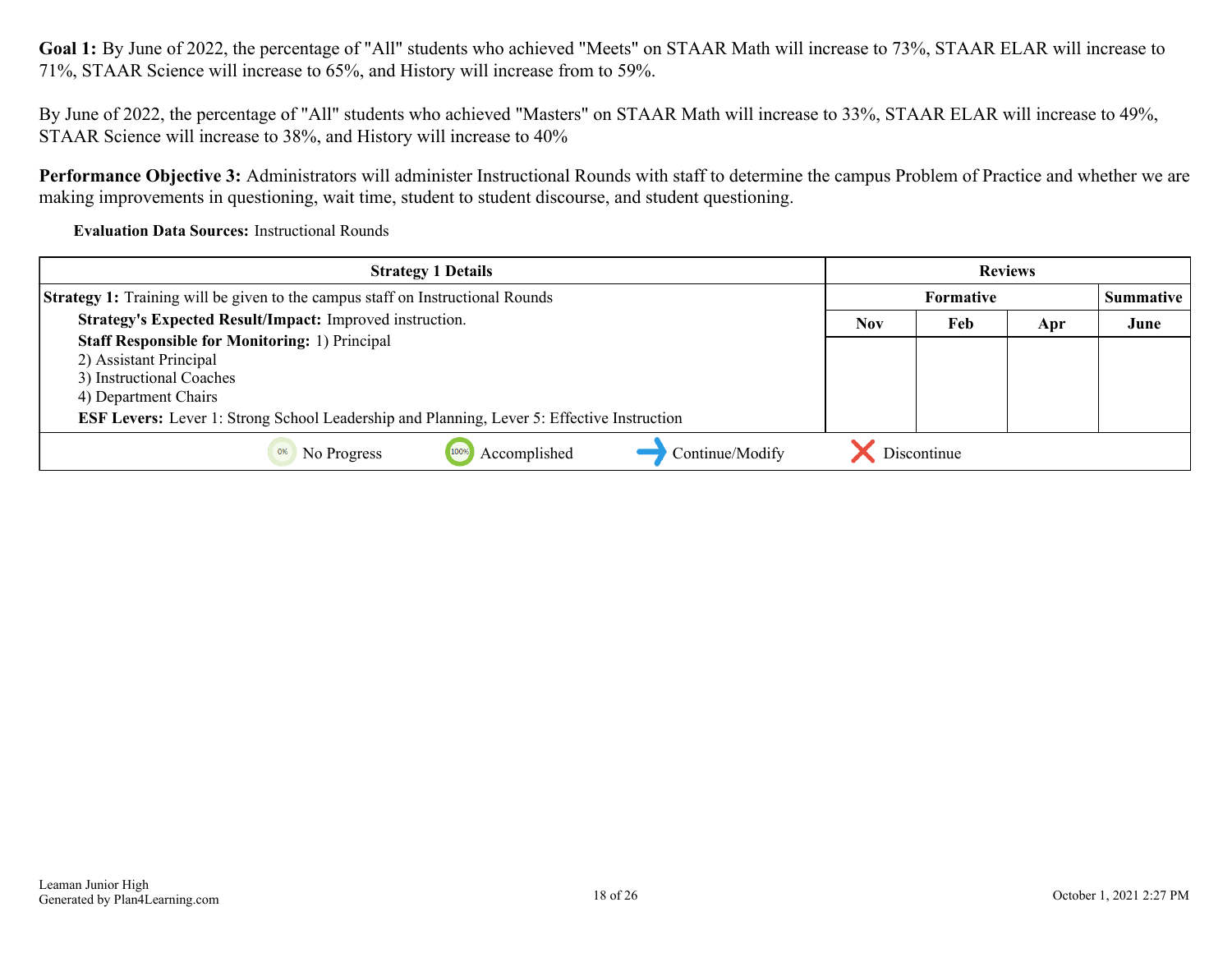<span id="page-18-0"></span>**Goal 2:** By June of 2022, the percentage of "Special Education" students who achieved "Meets" on STAAR Math will increase from 10% to 20%, the percentage of "All" students who achieved "Meets" on STAAR Reading will increase from 11% to 20%.

**Performance Objective 1:** Additional intervention time during advisory for identified SpEd students.

**Evaluation Data Sources:** Current STAAR and EOC results TEA Current STAAR Performance Data Table Campus Discipline Reports Teacher Retention Data DLJH BOY and EOY School Safety Character Counts Staff Survey TELPAS Data TEA School Report Card Truancy/Dropout Data PSAT

| <b>Strategy 1 Details</b>                                                                                                                                         | <b>Reviews</b> |                  |                |                  |
|-------------------------------------------------------------------------------------------------------------------------------------------------------------------|----------------|------------------|----------------|------------------|
| <b>Strategy 1:</b> SpEd PLC's will occur to determine targeted intervention and address current IEP goals.                                                        |                | Formative        |                | <b>Summative</b> |
| Strategy's Expected Result/Impact: In PLC's, teachers will review data from 6 weeks assessments to<br>identify students who are close to Meets.                   | <b>Nov</b>     | Feb              | Apr            | June             |
| <b>Staff Responsible for Monitoring: 1. Principal</b><br>2. Secondary Math Coordinator<br>3. 6th-12th Instructional Coach                                         |                |                  |                |                  |
| <b>TEA Priorities:</b> Build a foundation of reading and math - <b>ESF Levers:</b> Lever 2: Effective, Well-Supported<br>Teachers, Lever 5: Effective Instruction |                |                  |                |                  |
| <b>Strategy 2 Details</b>                                                                                                                                         |                |                  | <b>Reviews</b> |                  |
|                                                                                                                                                                   |                |                  |                |                  |
| <b>Strategy 2:</b> Intervention materials will be purchased for students who are At-Risk of failing STAAR in Special                                              |                | <b>Formative</b> |                | <b>Summative</b> |
| Education.                                                                                                                                                        | <b>Nov</b>     | Feb              | Apr            | June             |
| Strategy's Expected Result/Impact: Increase the passing rate of STAAR for students who are Special<br>Education.                                                  |                |                  |                |                  |
| <b>Staff Responsible for Monitoring: 1) Principal</b><br>2) Assistant Principals<br>3) Teachers                                                                   |                |                  |                |                  |
| <b>ESF Levers:</b> Lever 1: Strong School Leadership and Planning, Lever 5: Effective Instruction                                                                 |                |                  |                |                  |
| <b>Funding Sources:</b> - 199 PIC 24 State Compensatory Ed (SCE) Accelerated - \$3,500                                                                            |                |                  |                |                  |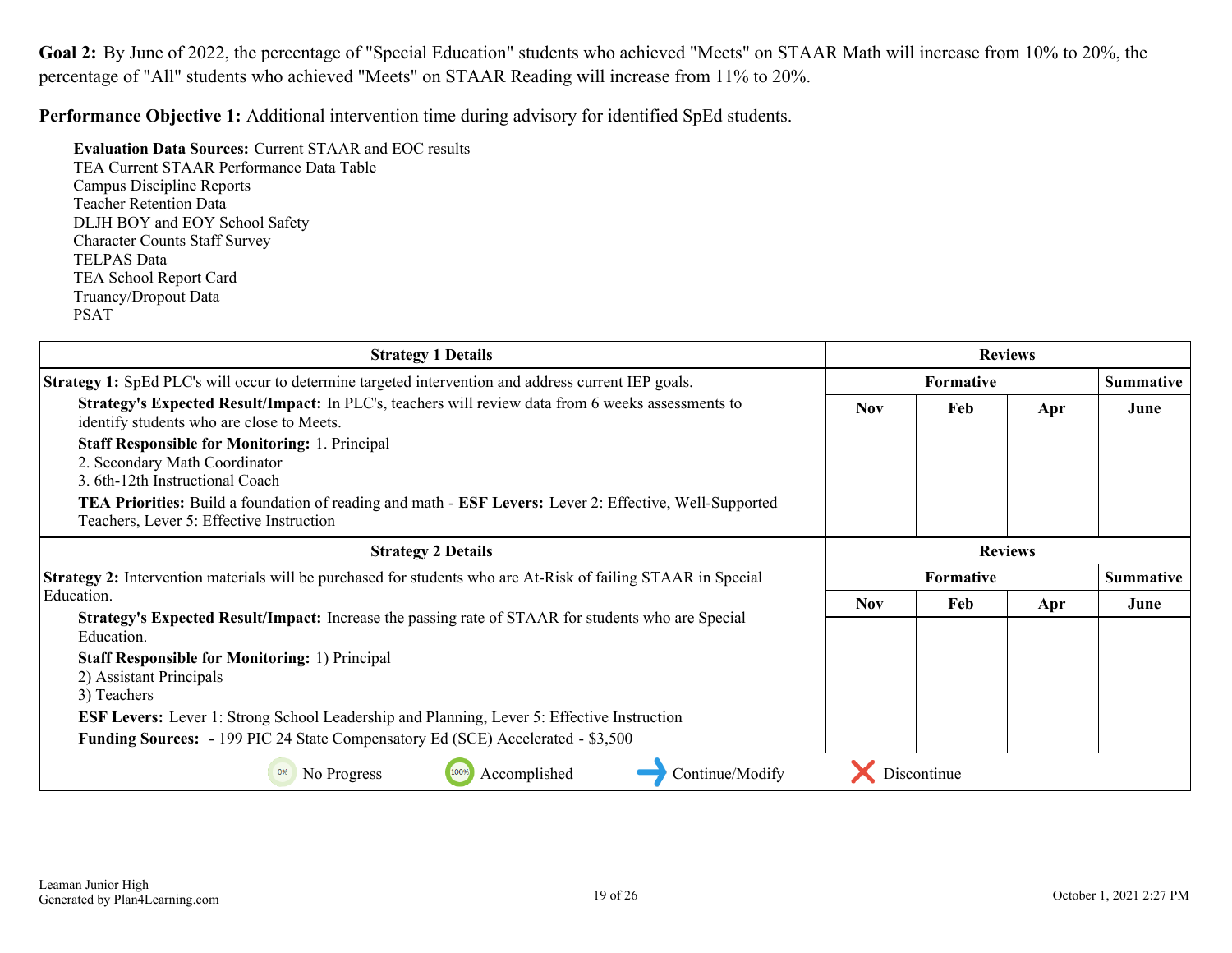Goal 2: By June of 2022, the percentage of "Special Education" students who achieved "Meets" on STAAR Math will increase from 10% to 20%, the percentage of "All" students who achieved "Meets" on STAAR Reading will increase from 11% to 20%.

**Performance Objective 2:** SpEd Teachers will meet with content teachers in PLC's as an additional resource to address progress and/or weekly failures.

**Evaluation Data Sources:** Current STAAR and EOC results TEA Current STAAR Performance Data Table Campus Discipline Reports Teacher Retention Data DLJH BOY and EOY School Safety Character Counts Staff Survey TELPAS Data TEA School Report Card Truancy/Dropout Data PSAT

| <b>Strategy 1 Details</b>                                                                                                                           |                  |             | <b>Reviews</b>   |      |
|-----------------------------------------------------------------------------------------------------------------------------------------------------|------------------|-------------|------------------|------|
| <b>Strategy 1:</b> Lead4Ward Intervention Conference is held in September. We will be sending one teacher to this                                   | <b>Formative</b> |             | <b>Summative</b> |      |
| conference to help bring back the information to the rest of our team.                                                                              | <b>Nov</b>       | Feb         | Apr              | June |
| Strategy's Expected Result/Impact: To increase STAAR scores and higher order thinking in our Special<br><b>Education Students.</b>                  |                  |             |                  |      |
| <b>Staff Responsible for Monitoring: 1) CORE Content Teachers</b><br>2) Assistant Principal<br>3) Principal<br>4) LCISD Curriculum Coaches          |                  |             |                  |      |
| TEA Priorities: Build a foundation of reading and math - ESF Levers: Lever 2: Effective, Well-Supported<br>Teachers, Lever 5: Effective Instruction |                  |             |                  |      |
| Accomplished<br>Continue/Modify<br>No Progress<br>100%                                                                                              |                  | Discontinue |                  |      |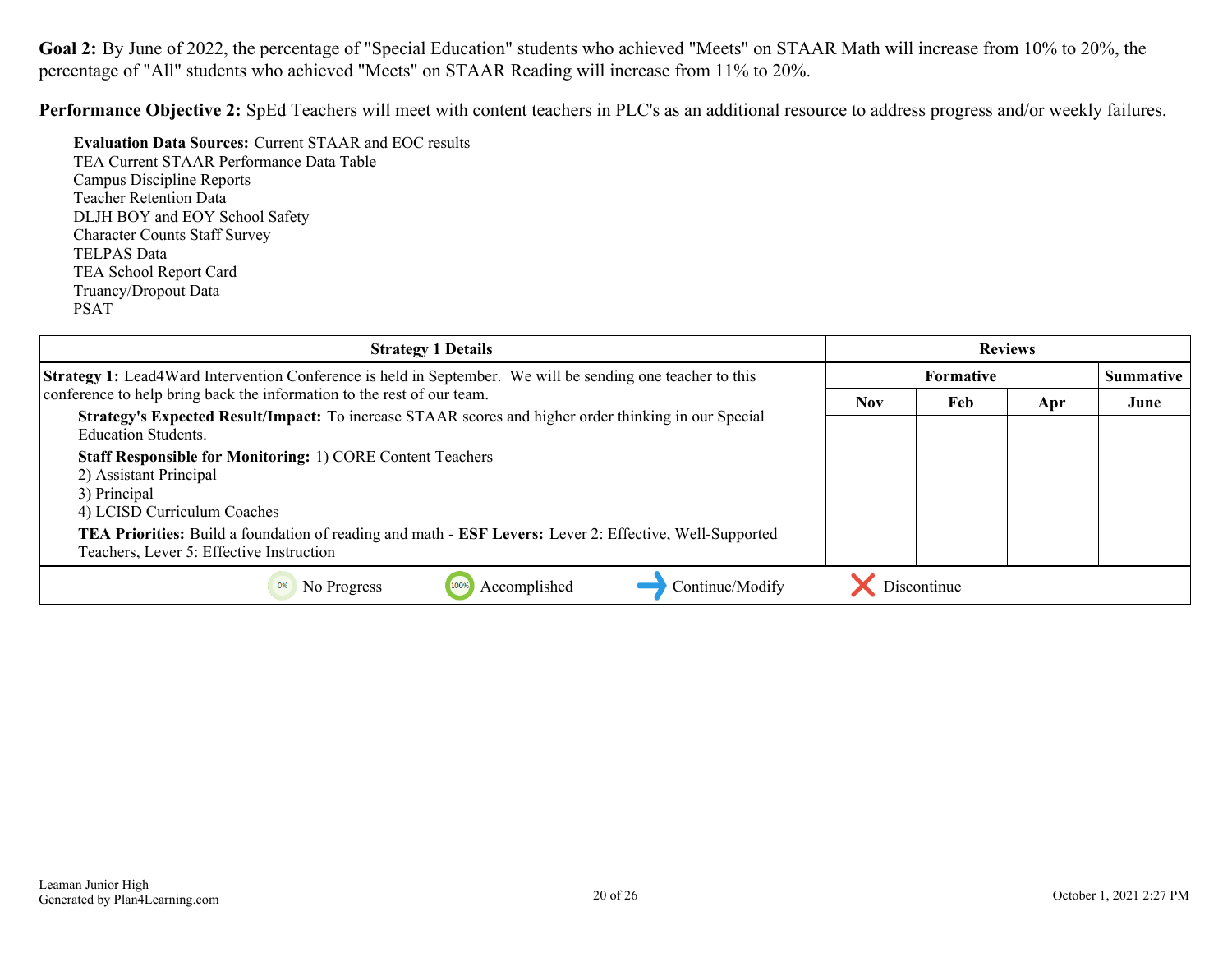**Goal 2:** By June of 2022, the percentage of "Special Education" students who achieved "Meets" on STAAR Math will increase from 10% to 20%, the percentage of "All" students who achieved "Meets" on STAAR Reading will increase from 11% to 20%.

**Performance Objective 3:** SpEd PLC's will occur to determine targeted intervention and address current IEP goals.

**Evaluation Data Sources:** In PLC's, teachers will review data from 6 weeks assessments to identify students who are close to Meets.

| <b>Strategy 1 Details</b>                                                                                                                            |            |                  | <b>Reviews</b> |                  |
|------------------------------------------------------------------------------------------------------------------------------------------------------|------------|------------------|----------------|------------------|
| <b>Strategy 1:</b> SpEd teachers will track SpEd students on all major assessments. They will be determine from the data                             |            | <b>Formative</b> |                | <b>Summative</b> |
| which students need additional intervention time and will pull them into special advisory tutorials to help them fill in the<br>gaps.                | <b>Nov</b> | Feb              | Apr            | June             |
| Strategy's Expected Result/Impact: Students will improve on common assessments and on STAAR. More<br>students will get to the MEETS level on STAAR.  |            |                  |                |                  |
| Staff Responsible for Monitoring: 1) Teachers (Both General Ed and Special Ed)<br>2) Assistant Principal<br>3) Principal<br>4) Instructional Coaches |            |                  |                |                  |
| TEA Priorities: Build a foundation of reading and math - ESF Levers: Lever 5: Effective Instruction                                                  |            |                  |                |                  |
| Continue/Modify<br>Accomplished<br>0%<br>No Progress                                                                                                 |            | Discontinue      |                |                  |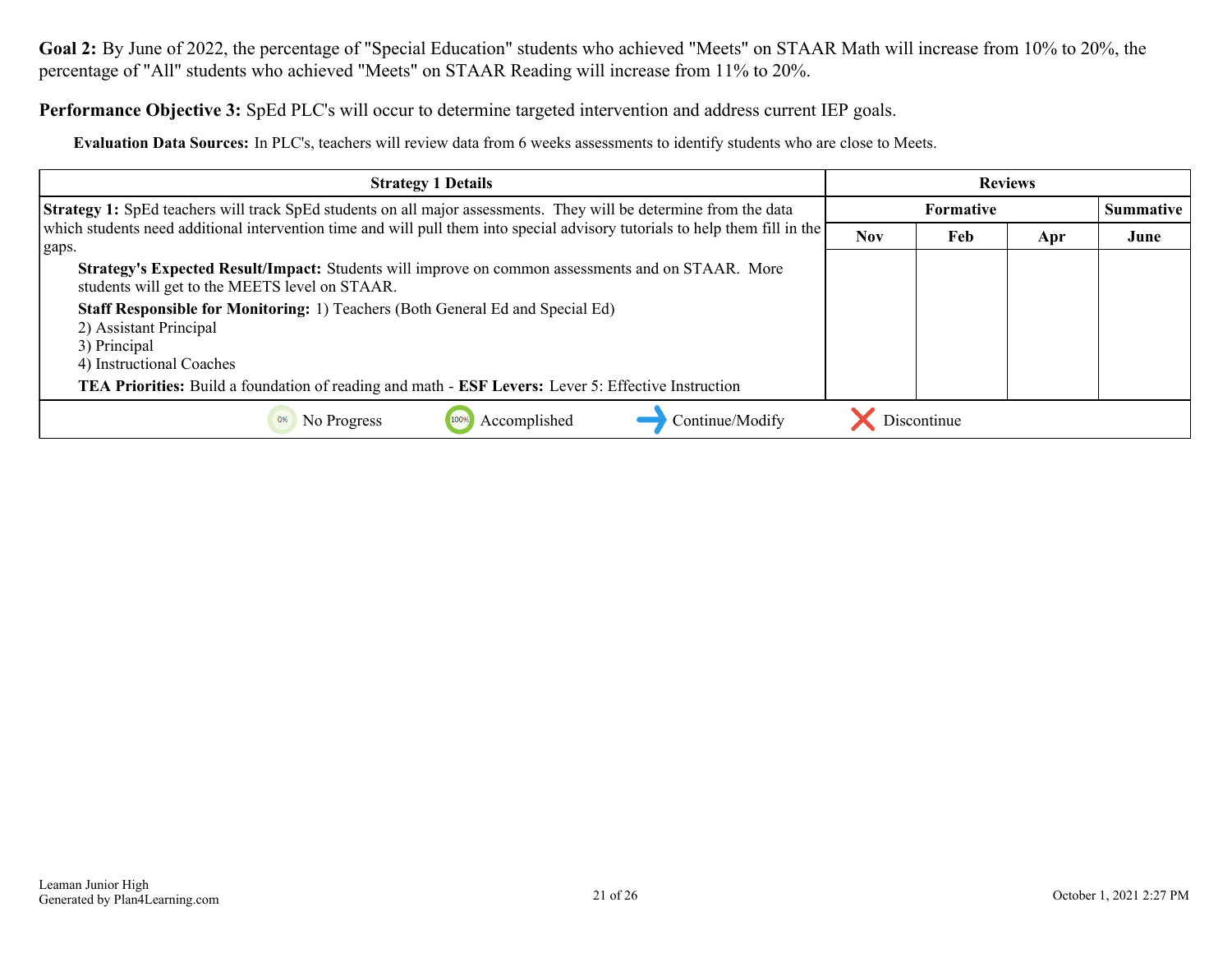<span id="page-21-0"></span>Goal 3: By June 2022, the percentage of students who responded to the student survey question, "I don't feel comfortable talking to a staff member about personal problems." will decrease from 58% to 30%.

**Performance Objective 1:** By June 2022, the percentage of students who "strongly agree" and "agree" that "Students here make it clear that bullying is not tolerated." will increase from 53% to 75% from the previous school year. (Question 1, EOY Student Survey)

| <b>Strategy 1 Details</b>                                                                                                                                                                                                                                                                             | <b>Reviews</b> |             |                |                  |
|-------------------------------------------------------------------------------------------------------------------------------------------------------------------------------------------------------------------------------------------------------------------------------------------------------|----------------|-------------|----------------|------------------|
| <b>Strategy 1:</b> Counselors will be training the staff in the Character Counts program at the beginning of the school year.                                                                                                                                                                         | Formative      |             |                | <b>Summative</b> |
| Strategy's Expected Result/Impact: By training staff, we will all be using the consistent language and<br>strategies in every classroom.                                                                                                                                                              | <b>Nov</b>     | Feb         | Apr            | June             |
| <b>Staff Responsible for Monitoring: 1. Counselors</b><br>2. Administrators                                                                                                                                                                                                                           |                |             |                |                  |
| 3. Teachers<br><b>ESF Levers:</b> Lever 3: Positive School Culture                                                                                                                                                                                                                                    |                |             |                |                  |
| <b>Strategy 2 Details</b>                                                                                                                                                                                                                                                                             |                |             | <b>Reviews</b> |                  |
| <b>Strategy 2:</b> Counselors will provide monthly lessons to all students through classrooms.                                                                                                                                                                                                        |                | Formative   |                | <b>Summative</b> |
| Strategy's Expected Result/Impact: By providing information to students, we will empower them to speak<br>up and share information so we know exactly where to help them grow.                                                                                                                        | <b>Nov</b>     | Feb         | Apr            | June             |
| <b>Staff Responsible for Monitoring: 1. Counselors</b><br>2. Administrators<br>3. Teachers<br><b>ESF Levers:</b> Lever 5: Effective Instruction                                                                                                                                                       |                |             |                |                  |
| <b>Strategy 3 Details</b>                                                                                                                                                                                                                                                                             |                |             | <b>Reviews</b> |                  |
| Strategy 3: Rachel's Challenge program will be brought to campus to all students.                                                                                                                                                                                                                     |                | Formative   |                | <b>Summative</b> |
| Strategy's Expected Result/Impact: 1) To increase awareness to bullying.<br>2) Helping students respect each other, their teachers, and their school.<br>3) Start a campus coalition called "FOR" club.<br>4) Students will develop activities on campus to promote treating each other with respect. | <b>Nov</b>     | Feb         | Apr            | June             |
| <b>Staff Responsible for Monitoring: 1) Teachers</b><br>2) Counselors<br>2) Principal                                                                                                                                                                                                                 |                |             |                |                  |
| <b>ESF Levers:</b> Lever 1: Strong School Leadership and Planning, Lever 2: Effective, Well-Supported Teachers,<br>Lever 3: Positive School Culture                                                                                                                                                   |                |             |                |                  |
| 100%<br>Continue/Modify<br>Accomplished<br>No Progress<br>0%                                                                                                                                                                                                                                          |                | Discontinue |                |                  |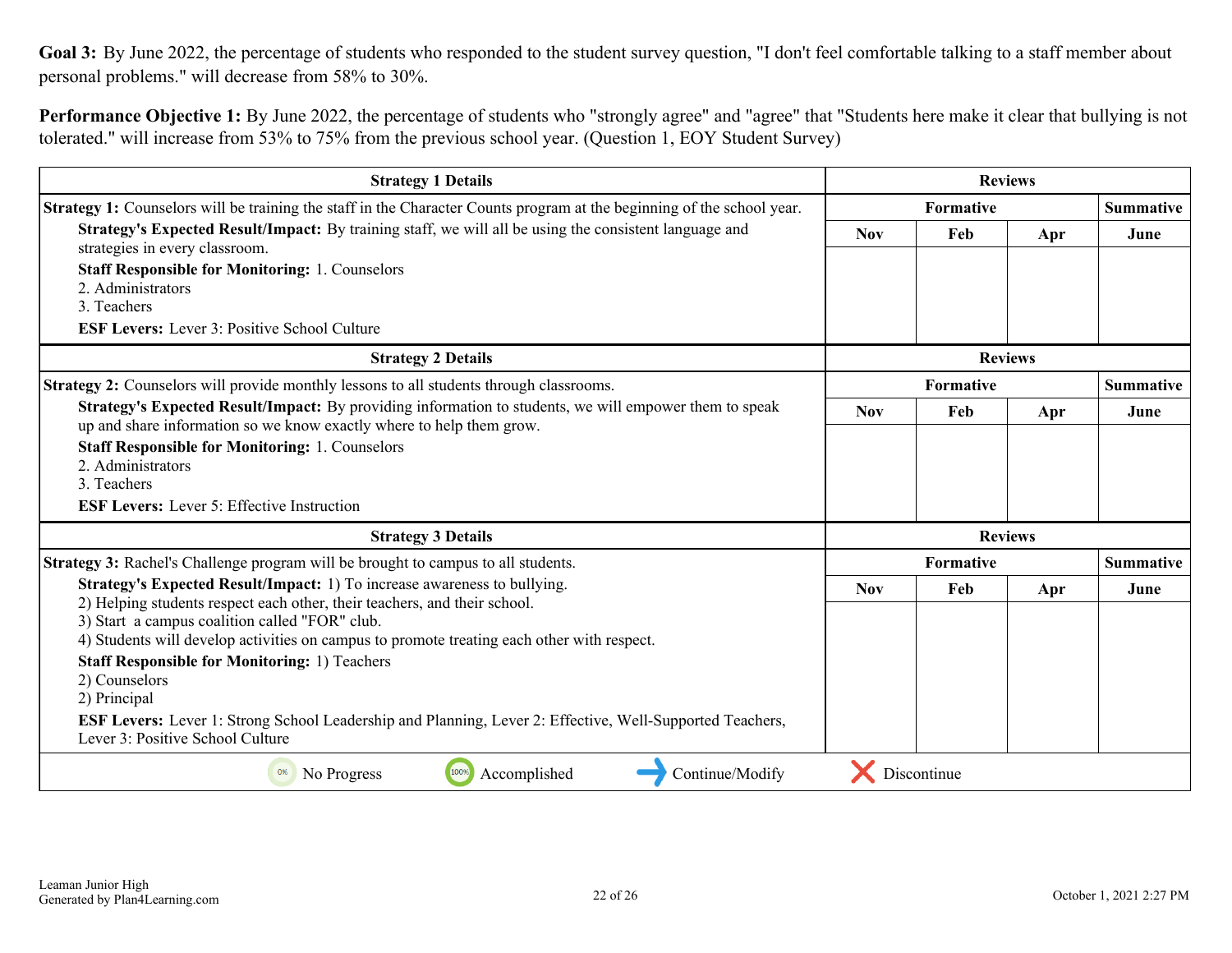Goal 3: By June 2022, the percentage of students who responded to the student survey question, "I don't feel comfortable talking to a staff member about personal problems." will decrease from 58% to 30%.

**Performance Objective 2:** By June 2022, the percentage of students who choose the topic of "Depression" as an issue that needs to be discussed in our school will decrease from 64% to 30% from the previous school year. (Question #2, Secondary EOY Wellness Screener)

| <b>Strategy 1 Details</b>                                                                                                                                                                                                                                                                                                                                                                                                                                                 |            | <b>Reviews</b> |                |                  |
|---------------------------------------------------------------------------------------------------------------------------------------------------------------------------------------------------------------------------------------------------------------------------------------------------------------------------------------------------------------------------------------------------------------------------------------------------------------------------|------------|----------------|----------------|------------------|
| <b>Strategy 1:</b> Counselors will take information from the screener and set up groups for small group counseling based on                                                                                                                                                                                                                                                                                                                                               |            | Formative      |                |                  |
| their responses about depression.<br>Strategy's Expected Result/Impact: To create a safe place for kids to share information and get help with<br>depression in the small group or individualized counseling sessions.                                                                                                                                                                                                                                                    | <b>Nov</b> | Feb            | Apr            | June             |
| <b>Staff Responsible for Monitoring: 1) Counselors</b><br>2) Assistant Principals<br>3) Principals<br>4) Teachers                                                                                                                                                                                                                                                                                                                                                         |            |                |                |                  |
| <b>Strategy 2 Details</b>                                                                                                                                                                                                                                                                                                                                                                                                                                                 |            |                | <b>Reviews</b> |                  |
| <b>Strategy 2:</b> For students with ongoing concerns, they will be referred to HGI counselors for additional counseling                                                                                                                                                                                                                                                                                                                                                  |            | Formative      |                | <b>Summative</b> |
| support.<br>Strategy's Expected Result/Impact: To create a safe place for kids to share information and get help with<br>depression in the small group or individualized counseling sessions.<br><b>Staff Responsible for Monitoring: 1) Counselors</b><br>2) Assistant Principals<br>3) Principals<br>4) Teachers<br><b>ESF Levers:</b> Lever 1: Strong School Leadership and Planning, Lever 2: Effective, Well-Supported Teachers,<br>Lever 3: Positive School Culture | <b>Nov</b> | Feb            | Apr            | June             |
| <b>Strategy 3 Details</b>                                                                                                                                                                                                                                                                                                                                                                                                                                                 |            | <b>Reviews</b> |                |                  |
| Strategy 3: Promote extracurricular activities and clubs for student engagement in school.                                                                                                                                                                                                                                                                                                                                                                                |            | Formative      |                | <b>Summative</b> |
| Strategy's Expected Result/Impact: To create a safe place for kids to share information and get help with<br>depression in the small group or individualized counseling sessions.<br><b>Staff Responsible for Monitoring: 1) Counselors</b><br>2) Assistant Principals<br>3) Principals<br>4) Teachers<br><b>ESF Levers:</b> Lever 1: Strong School Leadership and Planning, Lever 2: Effective, Well-Supported Teachers,<br>Lever 3: Positive School Culture             | <b>Nov</b> | Feb            | Apr            | June             |
| 100%<br>Accomplished<br>Continue/Modify<br>No Progress<br>0%                                                                                                                                                                                                                                                                                                                                                                                                              |            | Discontinue    |                |                  |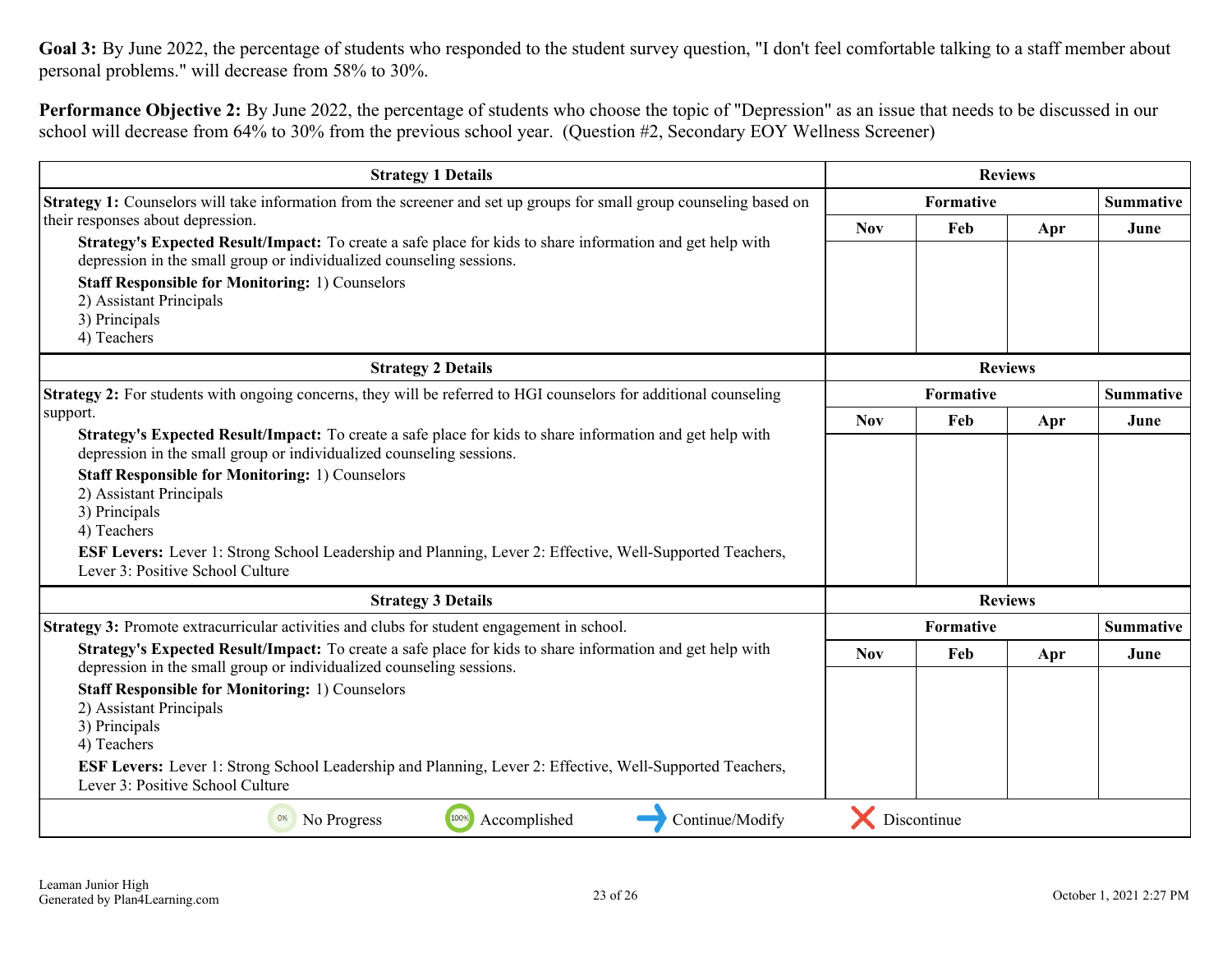## **State Compensatory**

## <span id="page-23-0"></span>**Budget for Leaman Junior High**

**Total SCE Funds: Total FTEs Funded by SCE:** 2 **Brief Description of SCE Services and/or Programs**

## **Personnel for Leaman Junior High**

| Name              | Position                                    |     |
|-------------------|---------------------------------------------|-----|
| Chandni Patel     | <b>ESL/Reading Improvement/Intervention</b> |     |
| Lynda Morgart     | Instructional Coordinator                   | 0.5 |
| Michelle Peterson | <b>ESL Coach - JH</b>                       | 0.5 |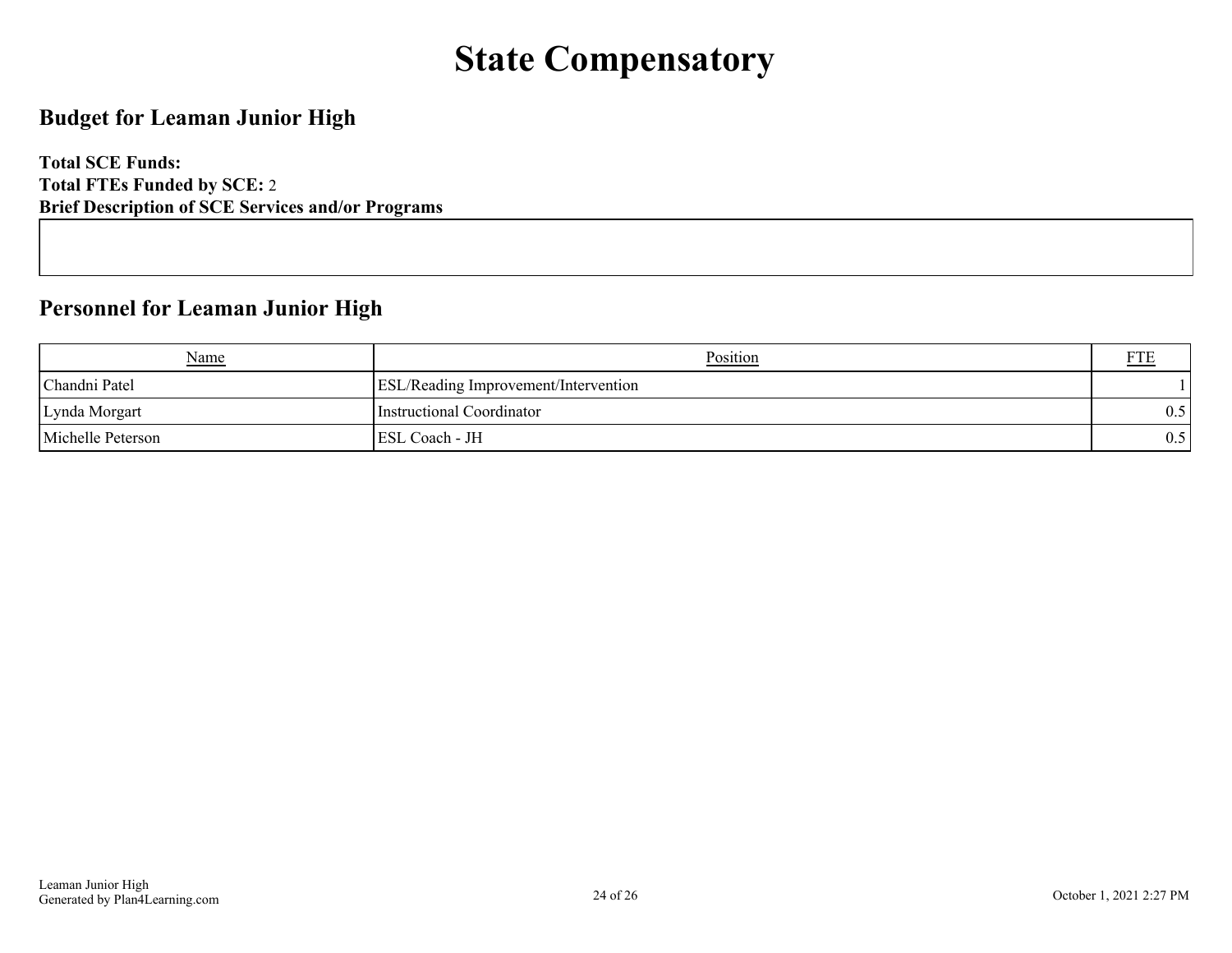## **Campus Funding Summary**

<span id="page-24-0"></span>

| 199 PIC 24 State Compensatory Ed (SCE) Accelerated |           |                 |                                            |                     |              |
|----------------------------------------------------|-----------|-----------------|--------------------------------------------|---------------------|--------------|
| Goal                                               | Objective | <b>Strategy</b> | <b>Resources Needed</b>                    | <b>Account Code</b> | Amount       |
|                                                    |           | 3               | <b>Instructional Coordinator</b>           |                     | \$36,397.60  |
|                                                    |           |                 | Tutors and tutoring supplies and materials |                     | \$7,456.00   |
|                                                    |           |                 | Personnel-ESL Coach and Teacher            |                     | \$95,625.00  |
| ◠                                                  |           | <sup>1</sup>    |                                            |                     | \$3,500.00   |
| Sub-Total                                          |           |                 |                                            |                     | \$142,978.60 |
| <b>Budgeted Fund Source Amount</b>                 |           |                 |                                            |                     | \$142,978.60 |
| +/- Difference                                     |           |                 |                                            |                     | \$0.00       |
| <b>Grand Total</b>                                 |           |                 |                                            |                     | \$142,978.60 |